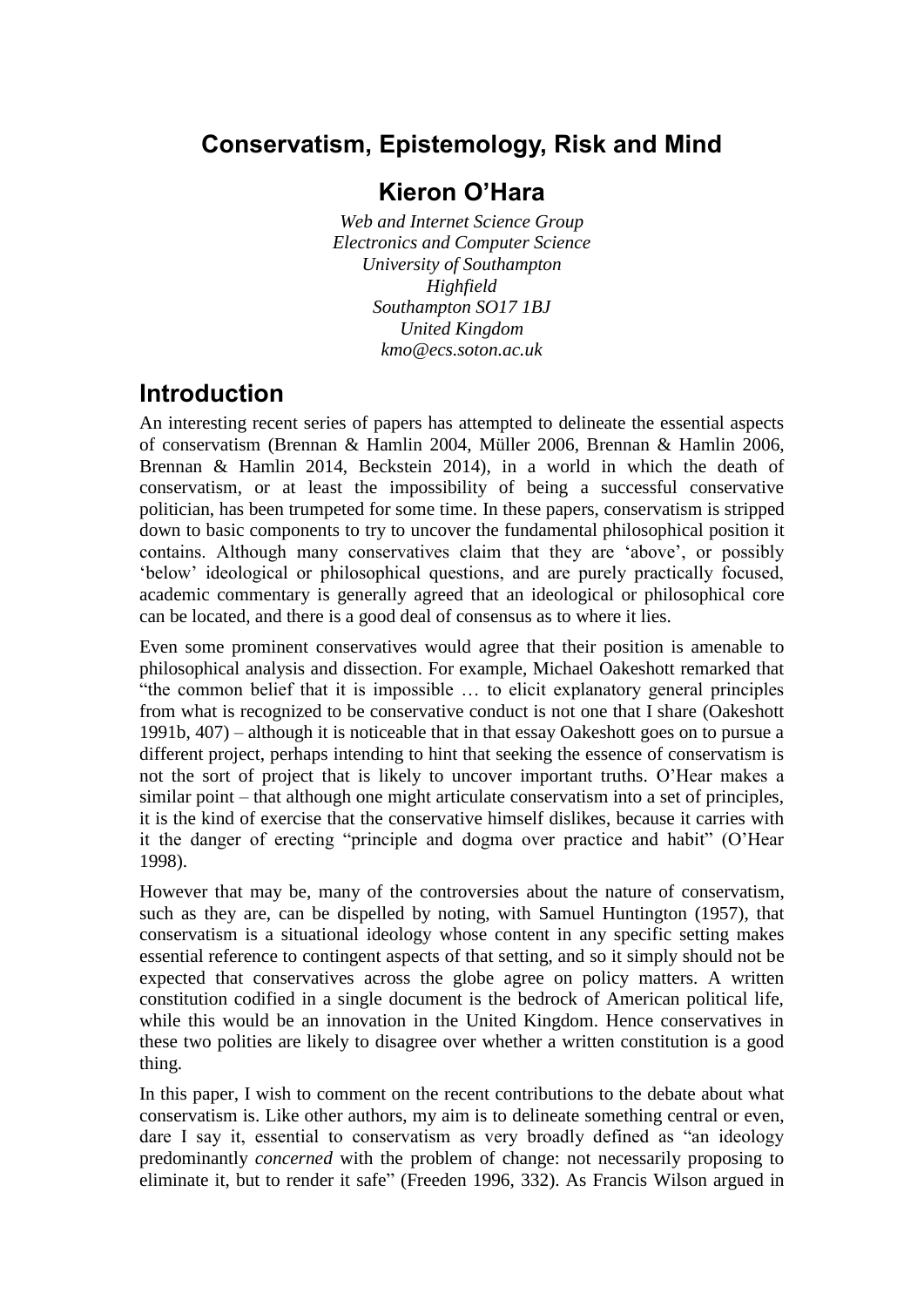an interesting paper that is worth revisiting (and which I shall revisit in the course of this paper), "beyond all doubt, conservatism involves a theory of change" (Wilson 1941, 30). This is admittedly not the most original part of Wilson's paper, and indeed is not the only *desideratum* of an account of conservatism. If possible, any account should also illuminate, and make sense in the context of, at least some of the important political philosophers in the tradition of Burke and Oakeshott which is generally known as the conservative tradition. Given the promiscuity with which politicians and thinkers describe themselves as 'conservative' (cf. Brennan & Hamlin 2004, 676), this is always a bit of a balancing act.

The structure of the paper is as follows. In the next section I will briefly summarise a series of papers about conservatism, from Müller, Brennan and Hamlin (including their direct response to Müller), and then a further commentary by Beckstein. Next, I will consider the importance to conservatism of a bias toward the status quo. Using a definition of conservatism that I introduced some time ago (O'Hara 2005) which rests emphasises scepticism, I will argue that a status quo bias is neither necessary nor sufficient for conservatism. In the next section, I will consider some of the consequences of the focus on epistemology in definitions of conservatism such as my own, arguing that the conservative is neither prevented from acting politically, and that sceptical conservatism can inherit some moral force. I end with a brief recap in a conclusion.

### **The argument unfolds**

One plausible foundation for conservatism was given by Brennan and Hamlin as "a disposition that grants the status quo a normative authority by virtue of its being the status quo" (Brennan & Hamlin 2004, 676). These authors considered it possible that, phrased like this, it might be consistent with other ideological positions, because most ideologies – liberalism, socialism, feminism – are concerned with establishing ends, whereas conservatism thus described is not. One could therefore be, as David Cameron describes himself, a liberal conservative (or, perhaps more properly, a conservative liberal), if one sought the ends of liberalism while simultaneously recognising the normative authority of the status quo. The difference between a conservative and a rival ideologue was conceptualised in terms of utility functions. An ends-based ideologue would have a utility function that sloped away steeply from his ideal point, so that any position that was not ideal was unlikely to be acceptable either. Those of a more conservative disposition would have a more shallowly sloping value function, so that even if they recognised an ideal society it was less likely that they would value current society very far below it (Brennan & Hamlin 2004, 687). Thus built into conservatism is a status quo bias.

At the same time, Müller set out a more sociological characterisation of conservatism that drew on its multifaceted nature, suggesting it be defined across a set of four dimensions (Müller 2006, 361), which would pay due heed to the conservatives' claims to be uncharacterisable by a single set of dispositions or beliefs.

- The sociological dimension "is simply the ideology or the specific political program of a particular social group trying to hold onto its privileges" (2006, 361).
- The methodological dimension "is about a carefully managed process of change" (2006, 362).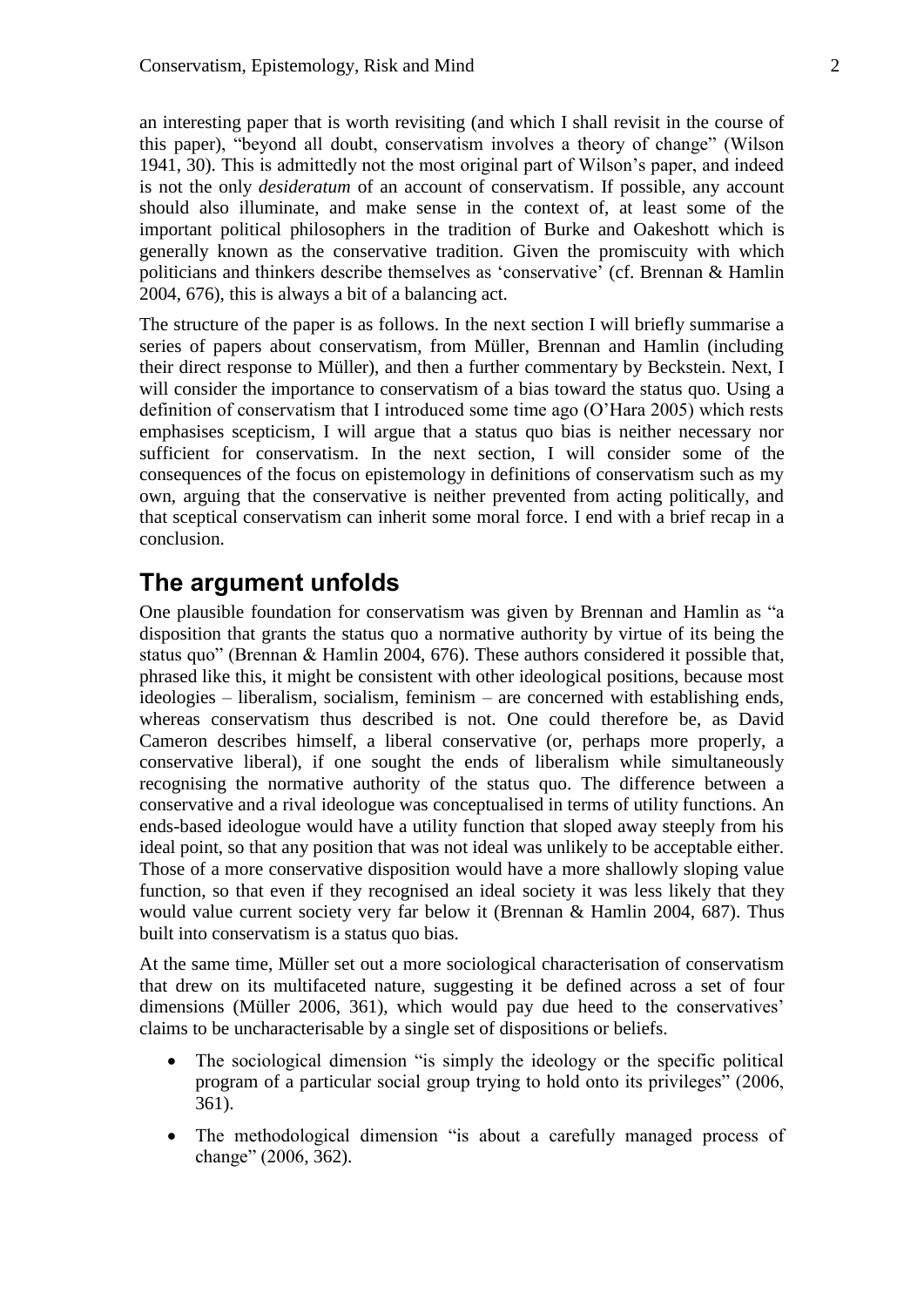- The dispositional dimension "is a presumption in favour of the past ... and ... a presumption in favour of the particular" (2006, 362).
- The philosophical dimension "implies a commitment to realizing a set of substantive values … [which may be] primarily vested in the importance of hierarchical relationships, or some more or less naturalized conception of inequality" (2006, 363).

Conservatism isn't a definite thing, but for someone to be properly counted as a conservative, "at least two of the four dimensions … need to be present" (2006, 363).

In a reply to this, Brennan and Hamlin accepted the value of Müller's multidimensional approach, but rejected three of the four dimensions as irrelevant, at least to the political philosophy task of understanding the rational force or otherwise of the underlying ideas. The attachment of a person to a political ideology, they argued, is no doubt interesting for all sorts of reasons, but says nothing about the conceptual structure to which he adheres. Hence the sociological dimension, on their account, is an expression of self-interest which is only contingently connected to the concepts involved (Brennan & Hamlin 2014, 233).

This is somewhat contentious, perhaps. For example at least one commentator has accused conservatives of being no more than selfish (Honderich 2005), while (Eccleshall 2003) argued that they are concerned solely with preserving inequalities, Worsthorne opined that conservatism is "about satisfying the strong" (Worsthorne 1978) and in an early paper Wolfe suggested that "there is no such thing as disinterested conservatism (Wolfe 1923, 236). At least some thinkers over the past century have considered that contingent social structures and self-identification with particular groups is important, and some (Wolfe, like Müller several decades later) thought that understanding interests essential to understanding conservatism.

Of the other dimensions, Brennan and Hamlin argued that the dispositional dimension is an aesthetic attachment that is not necessarily political at all (2014, 236). Meanwhile, the methodological and philosophical dimensions seem to collapse into each other (2014, 237), while they also questioned Müller's suggestion that hierarchy is a foundational methodological value for conservatism.

Brennan and Hamlin replied with their own analysis of the methodological dimension, which is the only one that is really relevant to conservatism as a political philosophy, and identified "three distinct ways in which a conservative can relate to underlying values or reasons for action" (2014, 234).

First, a conservative might recognize the same values as the non-conservative but have a different attitude or posture relative to those values. We term such a conservative an adjectival or postural conservative …

Second, a conservative might identify a value (or values) that is (are) not recognized by non-conservatives. We term such conservatives substantive conservatives, since their conservatism builds on a substantive claim about values. …

Third, a conservative might … differ from the non-conservative in relation to empirical beliefs about the world. In this case the distinctly conservative disposition reflects beliefs about the way in which the agreed values fall in the world. We term such a conservative a practical conservative....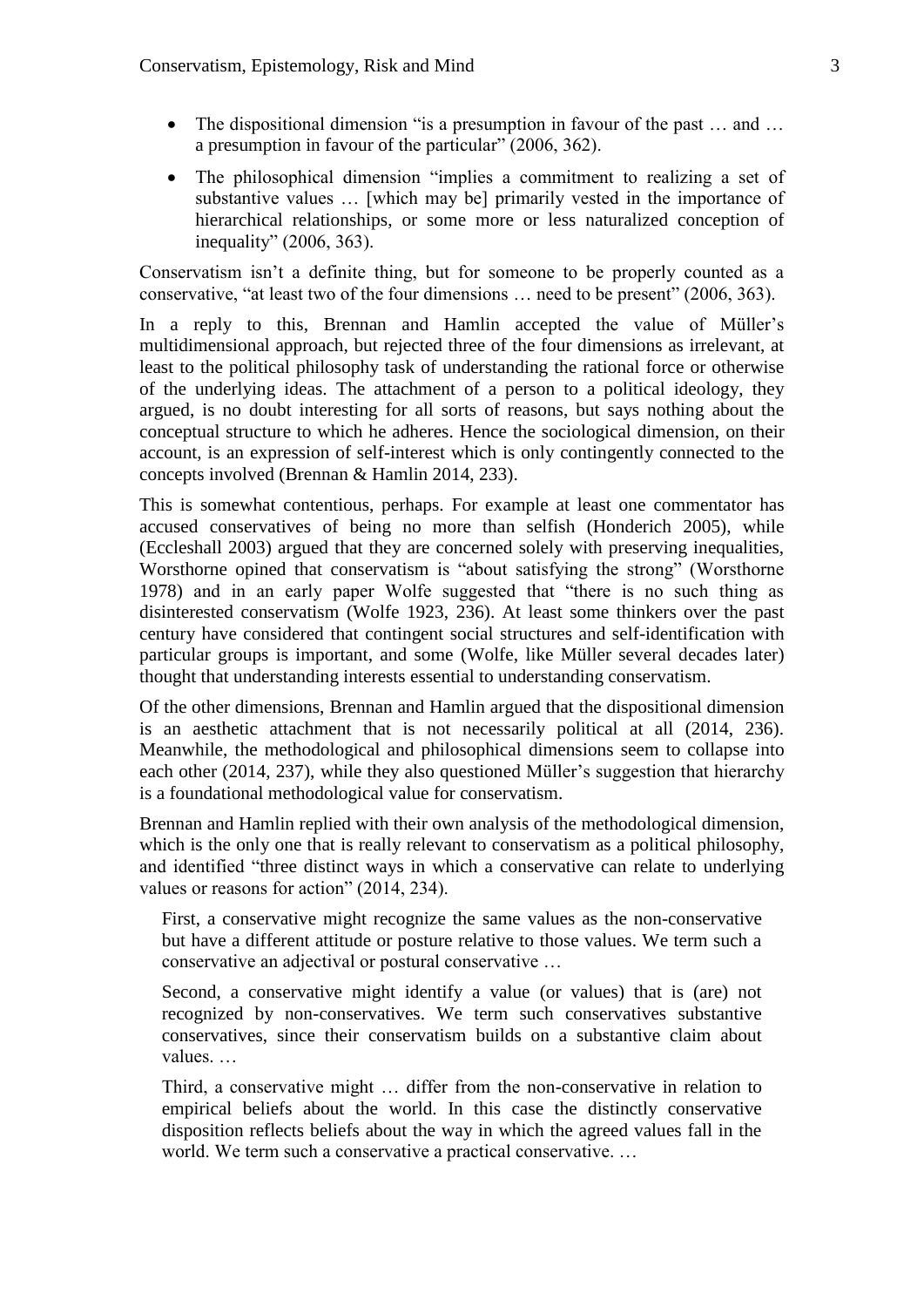These three forms of conservatism, the postural, the substantive and the practical, may operate in any combination, so that rather than just three types of conservative, we may identify a total of seven … . (Brennan & Hamlin 2014, 234-235).

Finally, Beckstein weighed in to argue that practical conservatism "does not withstand scrutiny" as an option distinct from the other two  $(2014, 11)$ , and that postural (or, as he termed it, adjectival) conservatism "is an insufficient basis for claims to true conservatism" (2014, 13), and so substantive (or, as he termed it, nominal) conservatism is all we have left. I shall examine his arguments in more detail later.

The conservative, properly so called, is therefore a substantive conservative who recognised at least one distinct value, which entails a positive bias in favour of the status quo. Conservatism means "to attach a value to the status quo because it is the status quo" (2014, 15). This does not narrow down the options for conservatism as far as it might – there are plenty of status quos (and hence the situational and relative aspects of conservatism highlighted by Huntington are respected), and indeed different aspects of the status quo may be highlighted by different thinkers.

### **Status quo bias**

The idea of a status quo bias is conceivable and defensible, and was ably described by Gerry Cohen (2011). Cohen's analysis rests on three aspects of the value of existing things. First of all, they have value in virtue of its relationships to existing people. Second, they have value as particular valuable things (as opposed to being valuable because of the value they hold). Third, we shouldn't view everything as something to be potentially shaped by us. Destruction of something valuable is not bad solely because of the removal of some value from the world; removal of the thing in which that value inhered is an extra burden. And indeed evidence from psychology indicates that liking the familiar is a good adaptive response. In a dangerous world, it makes sense for an organism to react cautiously to novel stimuli, but it is also adaptive to begin to enjoy a stimulus if it becomes familiar and has not caused harm previously (Zajonc 2001).

Brennan and Hamlin were "drawn to the idea" (2014, 234), while Beckstein argued that "the attribution of existence value to the status quo is clearly distinct from doubts about policy outcomes and ends" (2014, 9). Yet the relationship between a status quo bias and the philosophy of conservatism is not quite so clear to me.

Firstly, there is the question of how we should judge aspects of the status quo which are not valuable, or of negative value. If we love something valuable because it exists, what attitude should we have toward something horrible – should we love it because it exists, or despise it because it exists? What is the conservative bias towards things of negative value? In favour of preservation? Or in favour of destruction? Is the existence important, or is it the value?

Secondly, there is the obvious point that the status quo is a deeply complex and dynamic set of states of affairs and power relations, and furthermore we must accept it over potentially varying periods of time. Do we accept the status quo of the moment, or the week, or the year, or of a culturally-determined decade (the swinging sixties)? In some communities, traditional hierarchies are removed for a period annually – for example, the festival of Saturnalia in Ancient Rome where values were inverted, masters served their slaves, no work was done and no justice administered.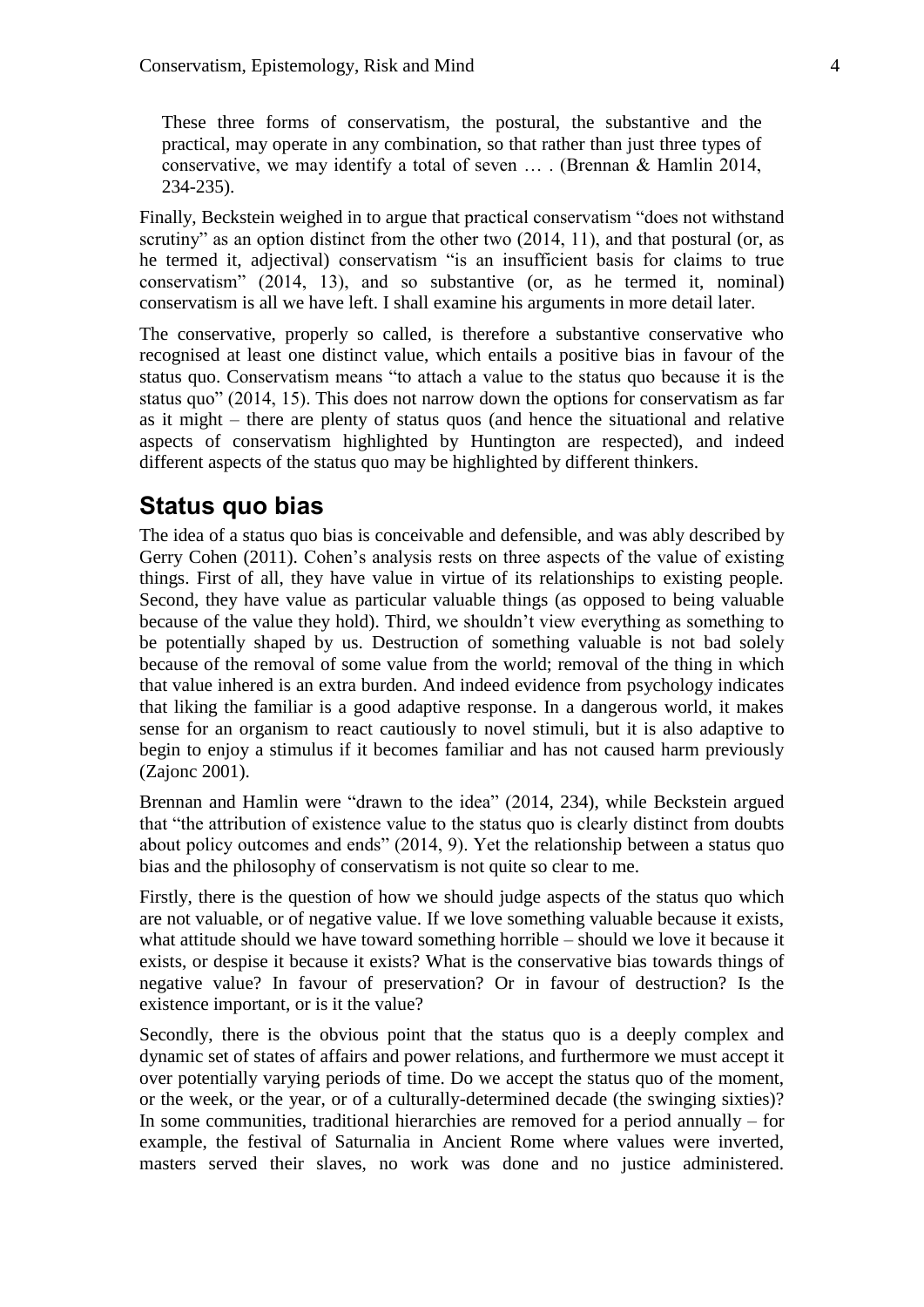Presumably it would not be conservative to include the status quo obtaining during that period as part of the bias. Similarly, the status quo has many attributes and properties – which are important, and which can be disregarded? Or do we accept everything current has implicit value?

In asking these two questions, we can see that the value-matrix of existing institutions, practices, dispositions and relationships is surely important, as well as their existence. It is not simply their existence per se that adds value to any existing value; this is a crude representation. We must also wonder which of their aspects confer value, and decide which things, or aspects of things, have positive value. Simply valuing the status quo for its existence seems rather to disconnect it from the value placed in it by existing people, which is presumably not the intention. How would a conservative discriminate between the fishing industry and the steel industry, were industrial policy to come under his purview? Which should be saved? Surely both, on this account. But even a conservative must be able to make policy distinctions between them. Of course, all commentators would accept that, but conceiving authentic conservatism as effectively involving a status quo bias creates an extra question for the conservative to answer.

Neither of these two questions is fundamentally problematic – solutions to these issues will no doubt present themselves in particular contexts. However, we do need to pursue the issue of whether substantive conservatism is sufficient for a clear account of conservatism.

### *Scepticism and risk*

One of the alternative models of conservatism in Brennan and Hamlin's analysis is postural or adjectival conservatism, premised on "risk aversion in the face of uncertainty" (Beckstein 2014, 8). Certainly there are versions of conservatism that emphasise risk management, and at the cost of appearing narcissistic I shall quote my own (O'Hara 2005, 2007, 2011), in which conservatism is broken down into a knowledge principle and a change principle. Neither is sufficient for a conservative philosophy.

The knowledge principle is as follows:

… because society and its mediating institutions are highly complex and dynamic with natures that are constantly evolving as they are co-constituted with the individuals who are their members, both data and theories about society are highly uncertain. (O'Hara 2011, 49-50).

Uncertainty on its own is not enough for conservatism. It does not constrain the politician in any way – indeed, as Ulrich Beck argues, politicians can often be "condemned to respond", pushed into taking action, *any* action, by adverse media reaction (Beck 2009, 41), and as a class they have not exactly adopted a humble attitude following their frequent policy failures (King & Crewe 2013). Someone uncertain about the effects of a proposed policy might easily reason that they will implement the policy as it might, for all they know, turn out much better than expected.

Hence an extra nostrum is required to furnish a rationale for opposition to change, as follows:

… because the current state of society is typically undervalued, and because the effects of social innovations cannot be known fully in advance, then social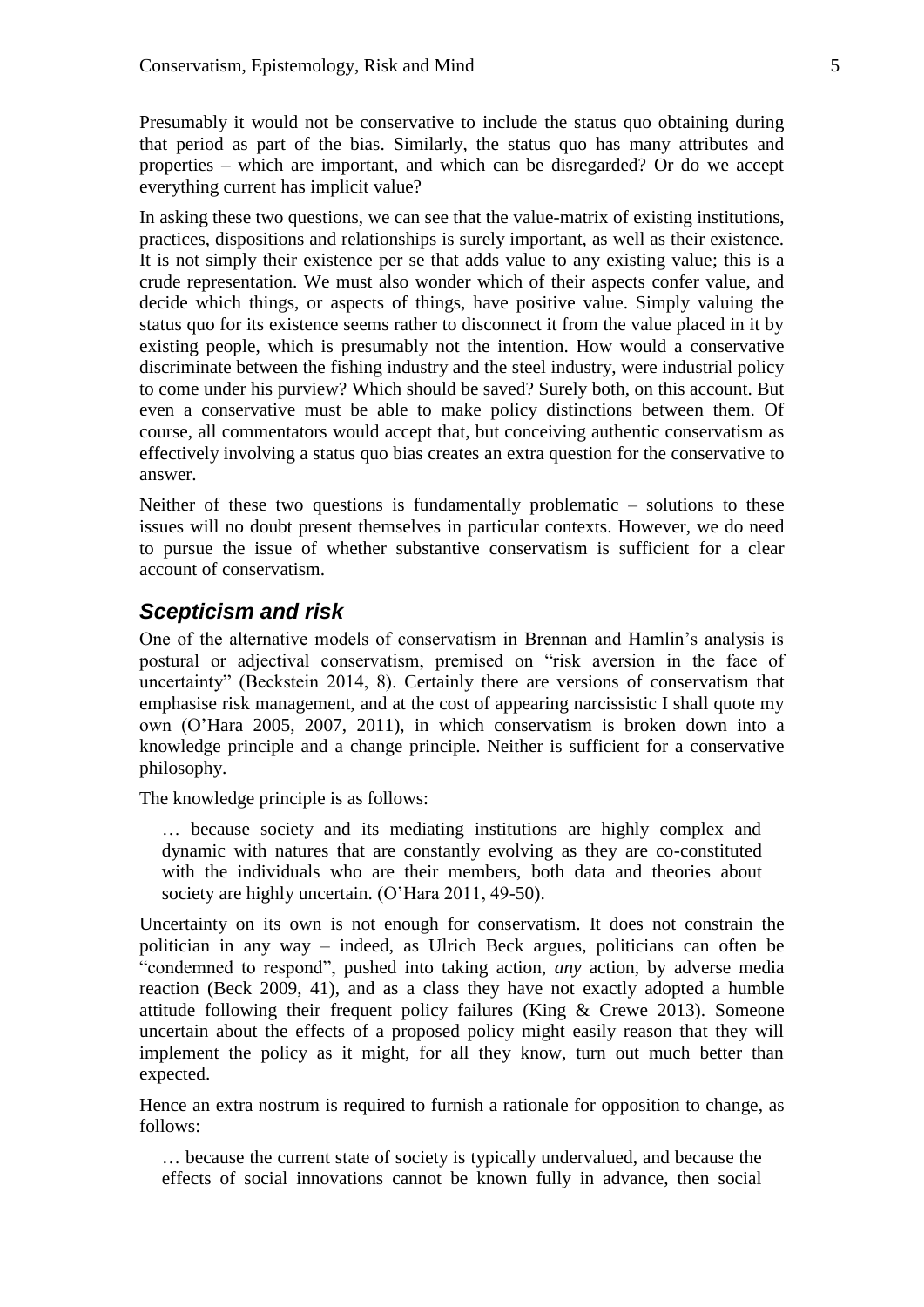change (a) must always risk destroying beneficial institutions and norms, and (b) cannot be guaranteed to achieve the aims for which it was implemented. It therefore follows that societies should be risk-averse with respect to social change, and the burden of proof placed on the innovator, not his or her opponents. It also follows that change, when it does come, should ideally be (a) incremental, (b) reversible where possible, and (c) rigorously evaluated before the next incremental step. (O'Hara 2011, 88-89)

In my book I argued that these two principles together are sufficient for a conservative philosophy, and indeed that many points of conservative consensus are entailed by them, at least in the context of a reasonably well-off and peaceful democracy such as the one in which I live. In this paper, I shall refer to the conjunction of the two principles as kp+cp. At this stage, I do not assume this is a conservative philosophy in the light of the argument in (Beckstein 2014), who recognises kp+cp as an adjectival, and therefore not 'true', conservatism.

There are three important points to note about kp+cp. First of all, there is a strong epistemological component running through them. This is of course obvious given that the first principle is a statement about our knowledge of society, or lack of it. Data and theory are flawed. Even in the big data age, the conservative will strongly resist claims to understanding and knowledge. The risks that the conservative detects in innovation, alluded to in the change principle, follow from that uncertainty. The risk of destroying value is ever-present, while the probability that innovation will achieve its ends is systematically overestimated by its proponents. This kind of adjectival conservatism not only raises the bar to innovation, but also strongly challenges the calculable cost/benefit view of politics put forward by the rationalist. Sure, we can still see politics as an attempt to balance costs and benefits, but these principles undermine any claim that such a balance is ultimately computable with any certainty. As Burke put it, "I am not possessed of an exact measure between real service and its reward" (quoted in Stanlis 1961, 266, and see Stanlis' argument about the contrast between Burkean prudence and Benthamian expediency).

The second point to note is that the value whose destruction is risked, it should be clear, is not fixed by this definition. Here, the definition takes note of conservatism's situational nature. The values in question – which could be moral, economic, nationalistic, religious or whatever – will depend on what a particular society or culture valorises. The conservative, on this reading, holds some values dear, but these will not identify him as a conservative (i.e. in the substantive sense). The values he holds will be, all things being equal, (some of) those that matter in his home society or culture. Any conservative is such that there exists a value that he holds, but it is not the case that there is a value such that all conservatives hold it.

He is unlikely to want to reason very deeply or in very complex terms about such values. The knowledge principle implies that there are limits to the certainty which can be produced by moral, ethical or other types of deontic reasoning, even though we may be tempted to do such reasoning. Hence the difficulties and complexities that progressive thinkers are wont to raise are usually dismissed. As Burke put it, "there are some fundamental points in which nature never changes – but they are few and obvious, and belong rather to morals than to politicks" (Burke 1887, 468), while Joseph Conrad – hardly a lightweight moral thinker – wrote that the "temporal world rests on a few very simple ideas; so simple they must be as old as the hills" (Conrad 1912, xxi).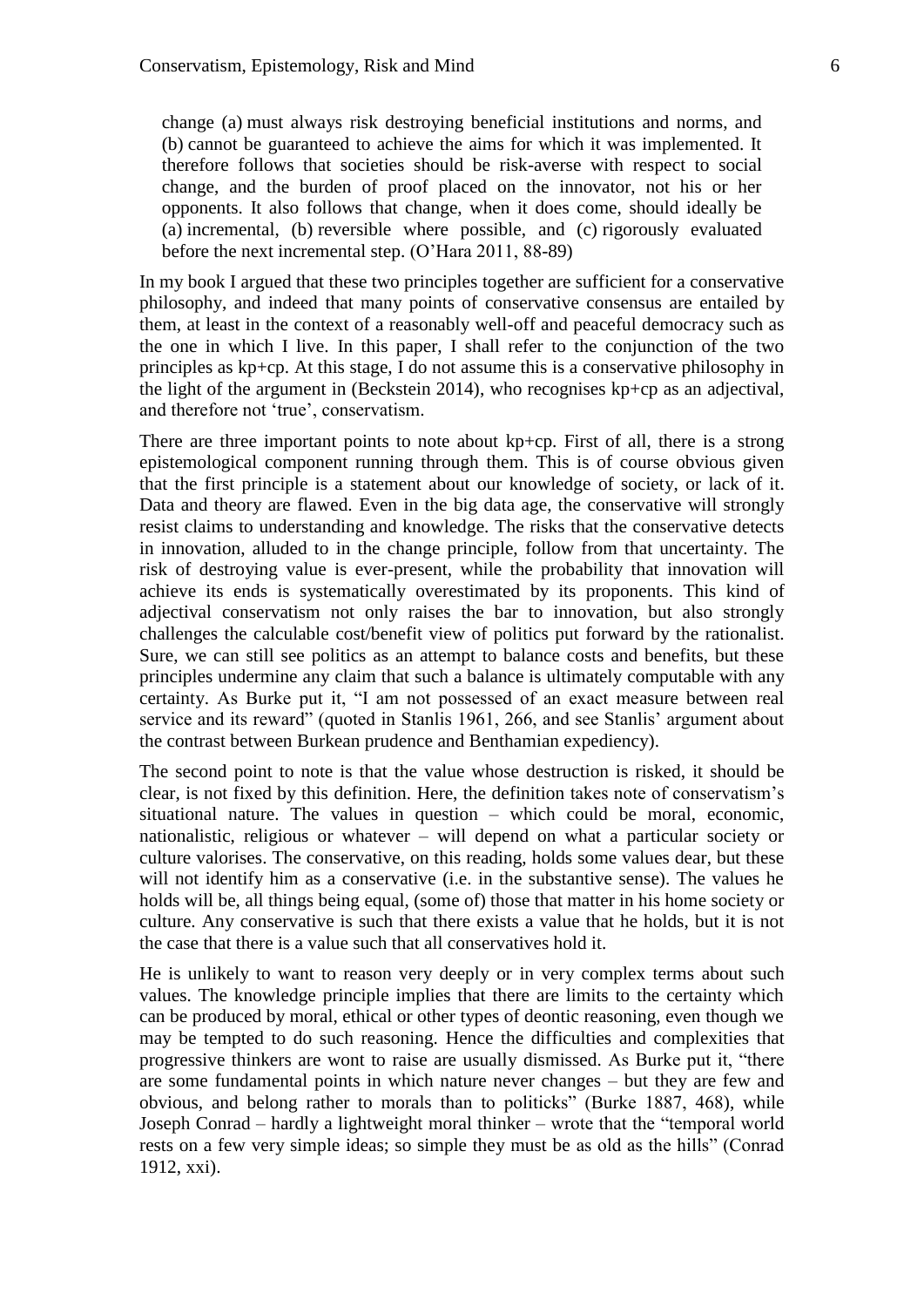This epistemological thread in adjectival conservatism is important, but we must ask not whether adjectival conservatism is as weak as commentators such as Beckstein suggest, but rather whether it is restricted to epistemological claims. Can it say something important about politics?

### *Does the sceptical conservative exhibit a status quo bias?*

The immediate task is to respond to Beckstein's argument (2014, 11-13) that adjectival conservatism is insufficient to be called truly conservative. The adjectival conservative may act like a conservative without actually being one, when external circumstances happen to be such that he is drawn to conservative actions or attitudes which may not obtain in different circumstances. The existing social order is indeed such a contingent circumstance, and so a liberal may be drawn to do not very much in a liberal society. The proof of the pudding, as Beckstein argues, is what the liberal/conservative would do in a socialist society (say), in which he might begin to agitate for change. His failure to pursue change in the actual society he finds himself in doesn't make him a conservative. On the other hand, if he behaves exactly the same in the socialist society despite not believing in socialism, then he could reasonably claim to be a conservative.

But does it follow that in the latter case "he or she must be a nominal conservative, who is inclined to defend the status quo" (Beckstein 2014, 12-13)? Well, yes and no.

### **Is kp+cp a species of substantive conservatism?**

The knowledge principle and the change principle together make important claims about the status quo. As expressed in (O'Hara 2011), they entail at least the following points.

- Data and theories about the status quo are highly uncertain. Therefore the status quo is not properly understood.
- The status quo is undervalued by non-conservatives. "Criticism is almost baffled in discovering the defects of what has not existed; and eager enthusiasm, and cheating hope, have all the wide field of imagination in which they may expatiate with little or no opposition" (Burke 1968, 280). Broadly speaking, the ideologue who focuses on a particular end detects its absence in existing society. This then becomes a key aim of the ideologue's policy, because of his one-dimensional yardstick of what constitutes a successful society. On the other hand, the conservative eschews the idea of society having ends at all (Oakeshott 1975), and so – though he may well be critical of existing society – he is also appreciative of its positive aspects without a sense of contradiction.
- The positive aspects of the status quo are threatened by innovation.
- The negative aspects of the status quo may well not be addressed by the planned innovation.
- Change, by being incremental and reversible where possible, should (where possible) make it feasible to regain the current status quo were the innovation to prove unfortunate.

Now, I don't know whether this constitutes a status quo bias. Certainly this sort of conservative is not going to go about challenging the status quo without good reason,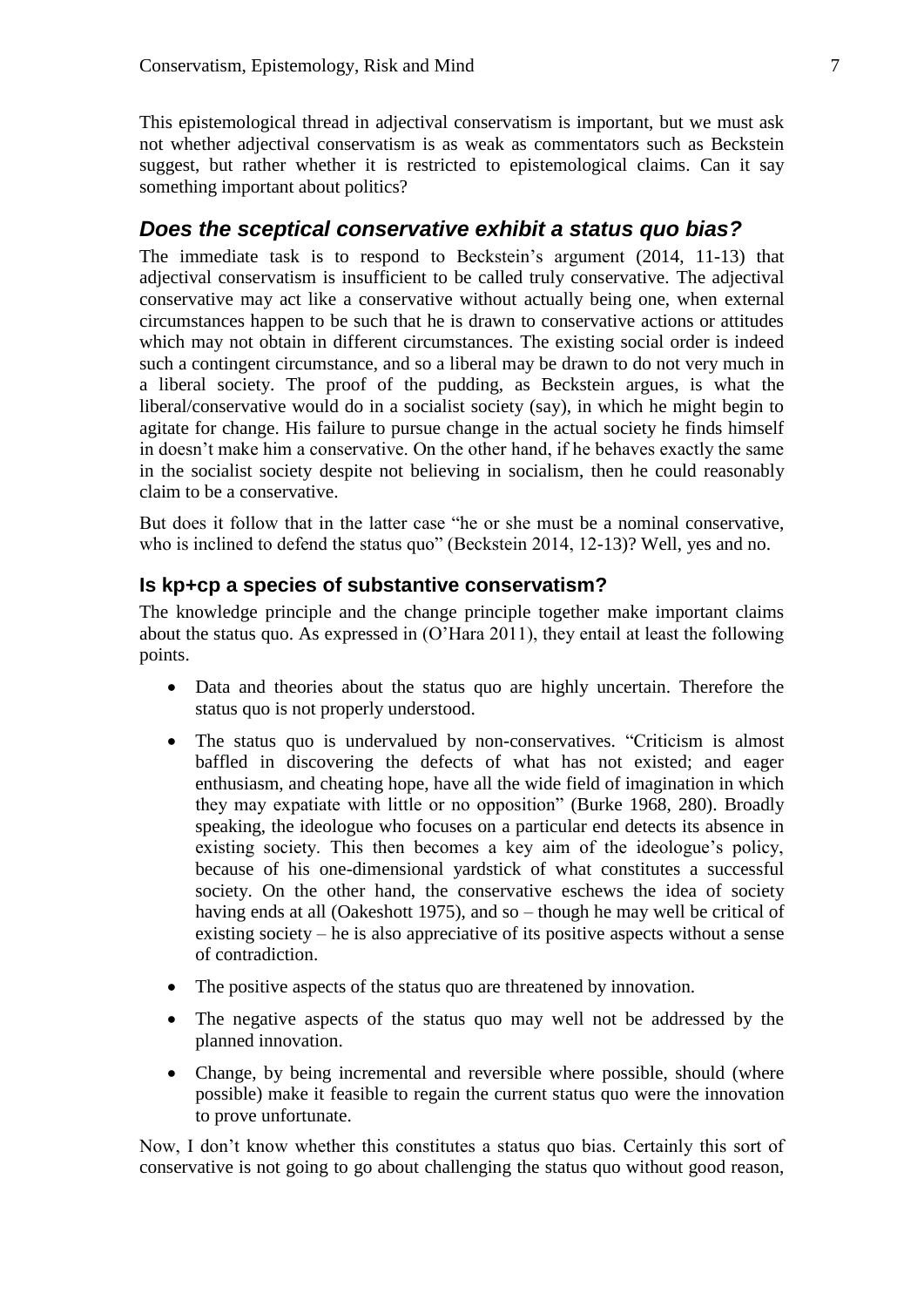and will be able to furnish a series of arguments that make it more difficult for the innovator to alter the status quo. It may be that this *does* constitute a status quo bias. If it does, then it may also be that this sort of conservative is *ipso facto* a nominal or substantive conservative. However, it does seem that this status quo bias is derivative from the epistemological and other themes contained in kp+cp, rather than being first order. I am not fully confident in this judgment, but that seems to suggest that such a conservative is most likely not a substantive conservative, in that any status quo bias is derived from principles and values that are not unique to him.

In particular, the conservative himself would argue strongly that he does *not* have a status quo *bias*. His claim is that he values the status quo properly, while his opposing ideologues have a bias *against* the status quo. Again, it's not immediately clear to me from the discussions of Cohen, Brennan and Hamlin whether or not they would class this conservative's attitude as a positive status quo bias.

#### **Is kp+cp a species of practical conservatism?**

Kp+cp looks very like a species of adjectival conservatism, as it is pitched in terms of risk and epistemological scepticism. It is not obviously a species of substantive conservatism, as it does not incorporate values that are distinctive to conservatives, and does not obviously display a status quo bias. The definition does imply some crossover with the class of practical conservatives, in that the definition contains the empirical claim that the status quo is typically undervalued, especially by innovators, progressives and rationalists.

This claim is not essential; there are at least two other options. It is possible to flesh out the relation between kp+cp and the status quo using, not an empirical claim, but an epistemological one (albeit a disputed one). An adjectival conservative could adopt the so-called principle of *methodological conservatism* (an idea from the philosophy of science that is at best a distant cousin of political conservatism), which maintains that, given our interconnected belief set is highly coherent, the very fact that a proposition is believed becomes a reason to believe it (or, perhaps better, becomes a reason not to reject it, thereby raising the bar for a competing hypothesis that is equally justified by the evidence). Perhaps the most famous proponent of this idea is Quine (Quine 1980, Quine & Ullian 1978), and we can take a handy formulation from Sklar.

If you believe some proposition, on the basis of whatever positive warrant may accrue to it from the evidence, a priori probability, and so forth, it is unreasonable to cease to believe the proposition to be true merely because of the existence of, or knowledge of the existence of, alternative incompatible hypotheses whose positive warrant is no greater than that of the proposition already believed. (Sklar 1975, 378)

So the adjectival and methodological conservative could argue, not that the status quo is undervalued by rationalists, but rather that in the absence of powerful evidence in favour of the rationalists' contention, it is irrational to reject the reasons and motivations for preserving the status quo. This is not an empirical claim, and so such an adjectival conservative would not necessarily be a practical conservative.

Having said that, maybe this is not an enticing proposition, for two reasons. First of all, methodological conservatism is hardly unchallenged in the philosophy of science (Christensen 1994), so the adjectival conservative would be picking a fight on away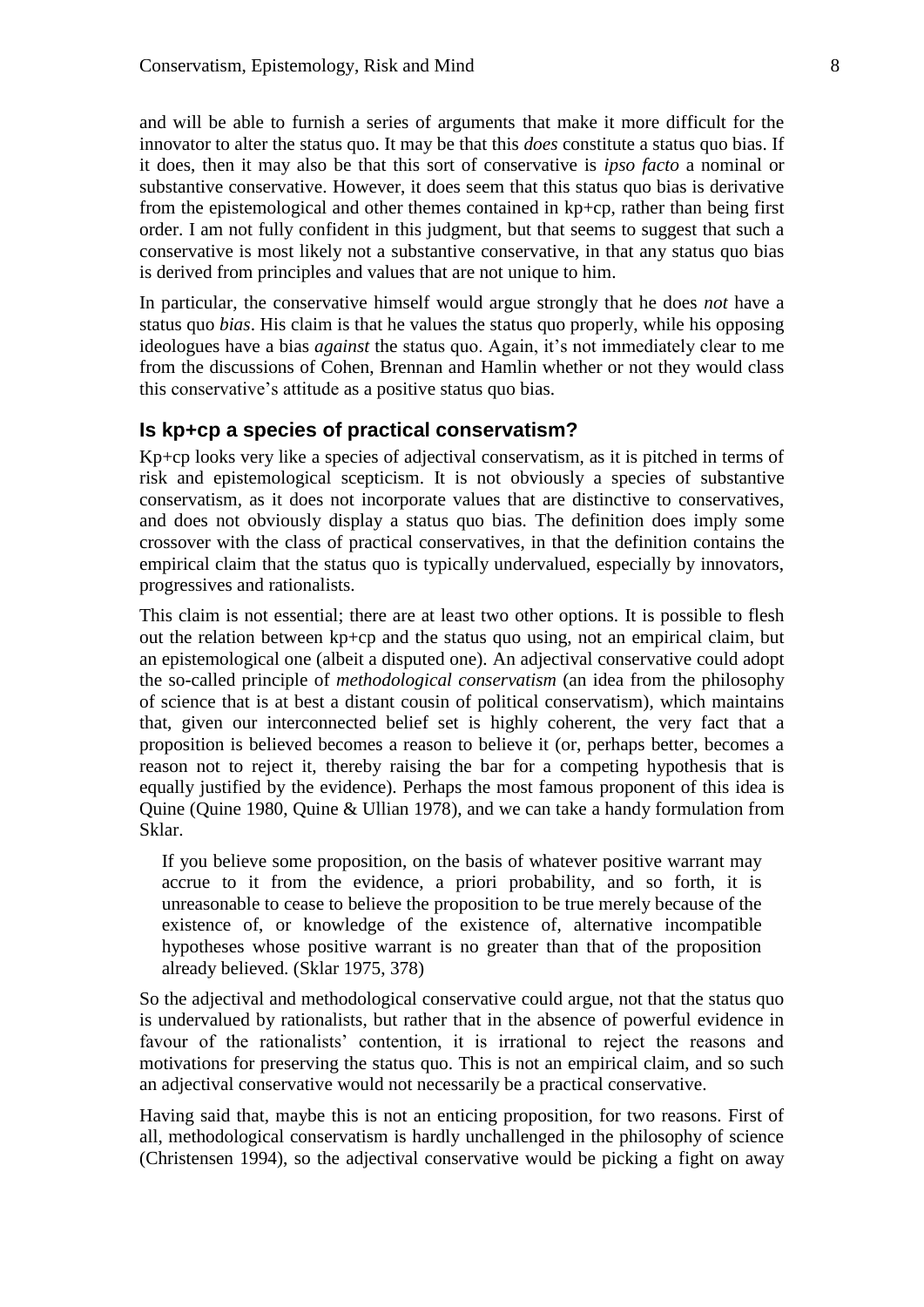ground. Secondly, as a matter of fact, many conservatives *do* make the empirical claim about rationalists undervaluing the status quo.

The second alternative is to deny the legitimacy of the innovation, and place the burden of proof on the innovator. Oakeshott simply digs in his heels:

… this condition of human circumstance is, in fact, current, and … we have learned to enjoy it and how to manage it; … we are … adults who do not consider themselves under any obligation to justify their preference for making their own choices; and … it is beyond human experience to suppose that those who rule are endowed with a superior wisdom which discloses to them a better range of beliefs and activities and which gives them authority to impose upon their subjects a quite different manner of life. (Oakeshott 1991b, 427)

Oakeshott here doesn't go as far as Cohen, in that he doesn't say that "this condition of human circumstance" is actually *better* because it is "in fact, current", but rather that no-one has the right to change it. This is a line that an adjectival conservative could take which makes no empirical claim. However, even if the conservative endorses Oakeshott's claim, it is arguable that this is not an attractive position to hold in a vibrant  $21<sup>st</sup>$  century democracy for two reasons. First of all, this principle provides no reason to *dissuade* the authorities from innovating, particularly in societies where innovation is popular. There is stubbornness in Oakeshott's claim, but no ground for resistance. Secondly, once more the debate will ultimately devolve to a wider controversy, discussed in some depth in (Oakeshott 1975), between two roles of government – as *civitas* (a neutral government which holds the ring for civil society) and *universitias* (an activist government which imposes its own agenda). The claim in (Oakeshott 1991b) depends on government restricting itself to the *civitas* role, which by his own admission is against the historical trend. And if a government with its own agenda has popular support (which many arguably do), then it is not clear that this kind of conservative has much of a response.

### **Arguments that the sceptical conservative is not a true conservative**

However that may be, it does seem to follow from the knowledge principle that at least part of Beckstein's argument fails to hit the mark. He argues that "uncertainty about policy outcomes and goals is, to a very large extent, on any reasonable account … a kind of external contingent circumstances. … A person who had not been inclined to promote innovation in a situation characterized by conditions of uncertainty related to policy goals or outcomes, and is equally disinclined to promote innovation once those conditions have become much more favourable, cannot be an adjectival conservative only. He or she must be a nominal conservative too" (Beckstein 2014, 13).

Yet this unfortunately will fail to provide a test for the adjectival conservative who denies that the epistemological conditions could ever become more favourable. The uncertainty is endemic, on the adjectival conservative's account. So this kind of test of the conservative's propensity for conservatism, where the adjectival and the nominal conservatives can be pitted against each other in a game, can never happen because only one of the two sets of conditions can possibly obtain.

However, a simulacrum of this test can be imagined, and the adjectival conservative will fail it. Suppose the status quo is lousy (Syria 2014, say). Then the risk of innovation is correspondingly lower, whatever level of uncertainty obtains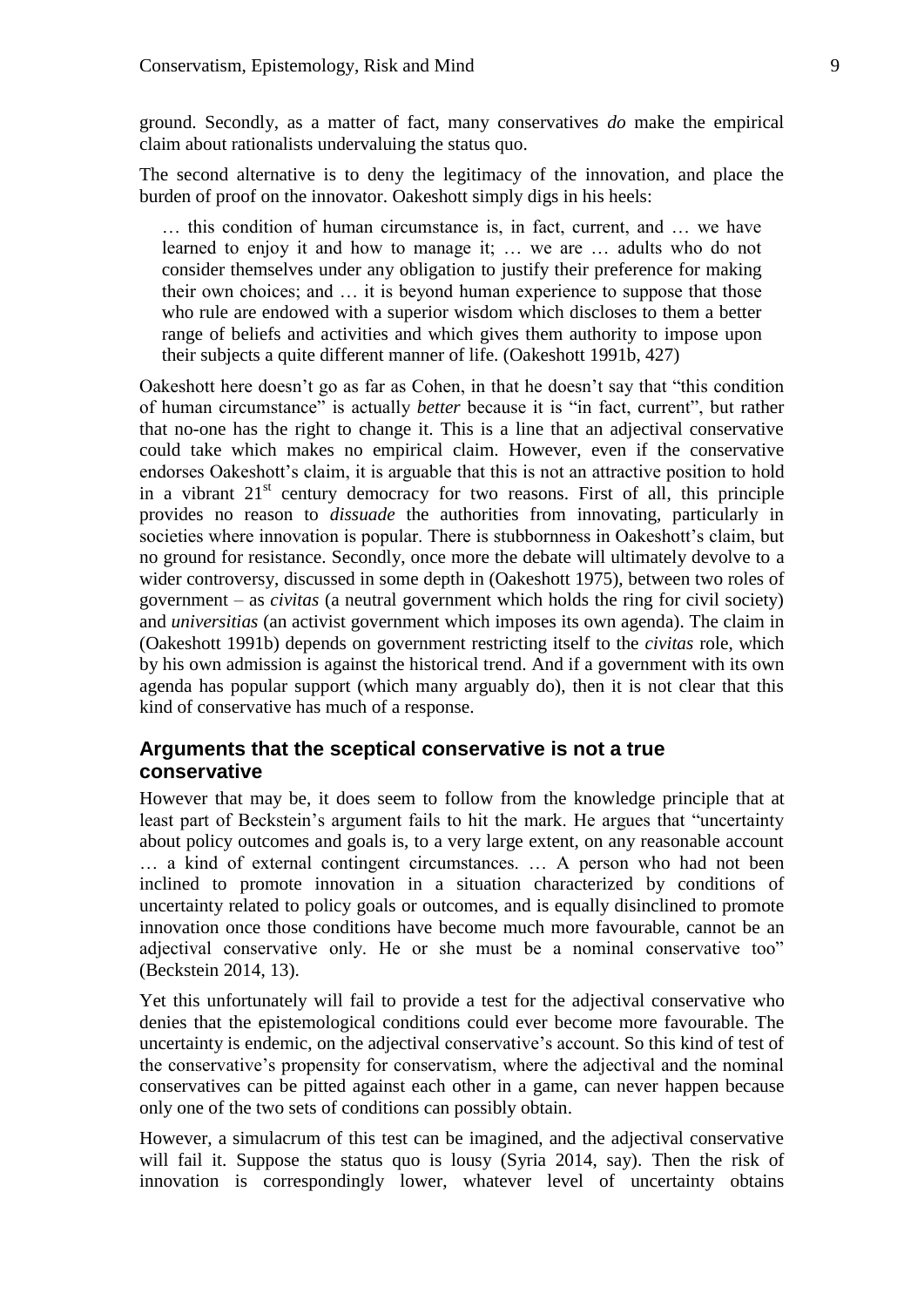(presumably quite high in a place like Syria). The conservative of the type we are now discussing will certainly not be "equally disinclined to promote innovation." In fact, he may welcome it. The risk of lousing up a lousy status quo is far less than the risk of lousing up a pleasantly functioning society. However, this test does not compare two different states of uncertainty, as Beckstein suggests, but rather two different qualities of life. Some judgments will be more certain – it is relatively certain that the status quo in Syria currently is a lot worse than the status quo in Luxembourg currently, although such is the complexity of modern societies that no doubt some people, even some Syrians and Luxembourgeois could be found to dispute such assertions.

So the status quo bias is not entrenched in conservatism of this stripe, but is conditional, as argued by Wilson who points out that "in no state of society have all interests reached an equilibrium which permits of complete coöperation and no struggle. In this sense, conservatism represents a functional value in existence, since the stability of a conservative society is a situation in which the conflict of interests and wills is muted and restricted" (Wilson 1941, 29). In other words, the conservative tends to be biased towards the status quo when everyone else is too. Existence value has to be significant, and the institution or structure must contribute to stability, before the conservative undertakes to defend it.

Beckstein allows that "one could argue that risk and uncertainty qualify not simply as possible contingent circumstances … but are permanent features of the human condition" (2014, 13), which I indeed do. But there are still three additional arguments against adjectival conservatism in Beckstein's paper to be addressed. They are structured so that each in sequence is a generalisation of the previous one. Hence refuting the final one should be sufficient to establish our purpose, but the discussion will be clearer if we take the arguments in order. Let us consider whether the intuitions they trade on are valid in the case of a person who subscribes to kp+cp.

First, there is the example of Hilda (Beckstein 2014, 13-14). Hilda is a communist, but because she realises that policies that move in her direction are unlikely to succeed and may even put off the glorious day still further into the future, she has made the bizarre decision to join the CDU. Beckstein argues that she is not a conservative; instead she is risk averse, all the while reasoning strategically. Yet Hilda surely does not buy into kp+cp. She doesn't accept the knowledge principle at all; it is because she (believes she) knows about the current, future and hypothetical states of society that she eschews moves toward change. She is risk averse, but has not adopted a sceptical epistemology. She also does not accept the conditions of the change principle – she does not believe that she undervalues the status quo, does not believe that she risks destroying beneficial institutions, and actively believes that the suggested radical policies will fail to correct the problems they are intended to. Her caution is soundly based in her own certainty. The combination of kp+cp completely fails to characterise Hilda's political logic. Although she outwardly appears to behave like one, she is not a conservative (of this type). Intuition is saved.

The second argument is that because Hilda isn't alone, the adjectival view of conservatism would "suffer from conceptual overstretch" (Beckstein 2014, 14). Moderate members of most political parties would fall under the definition of conservatism (although this is contemplated by Brennan and Hamlin (2006) without too much of an outrage to their intuition, so these are complex matters and our intuitions may not be a clear guide here). Exactly how we draw a distinction  $-$  if indeed it would be helpful – between a conservative properly so-called, and an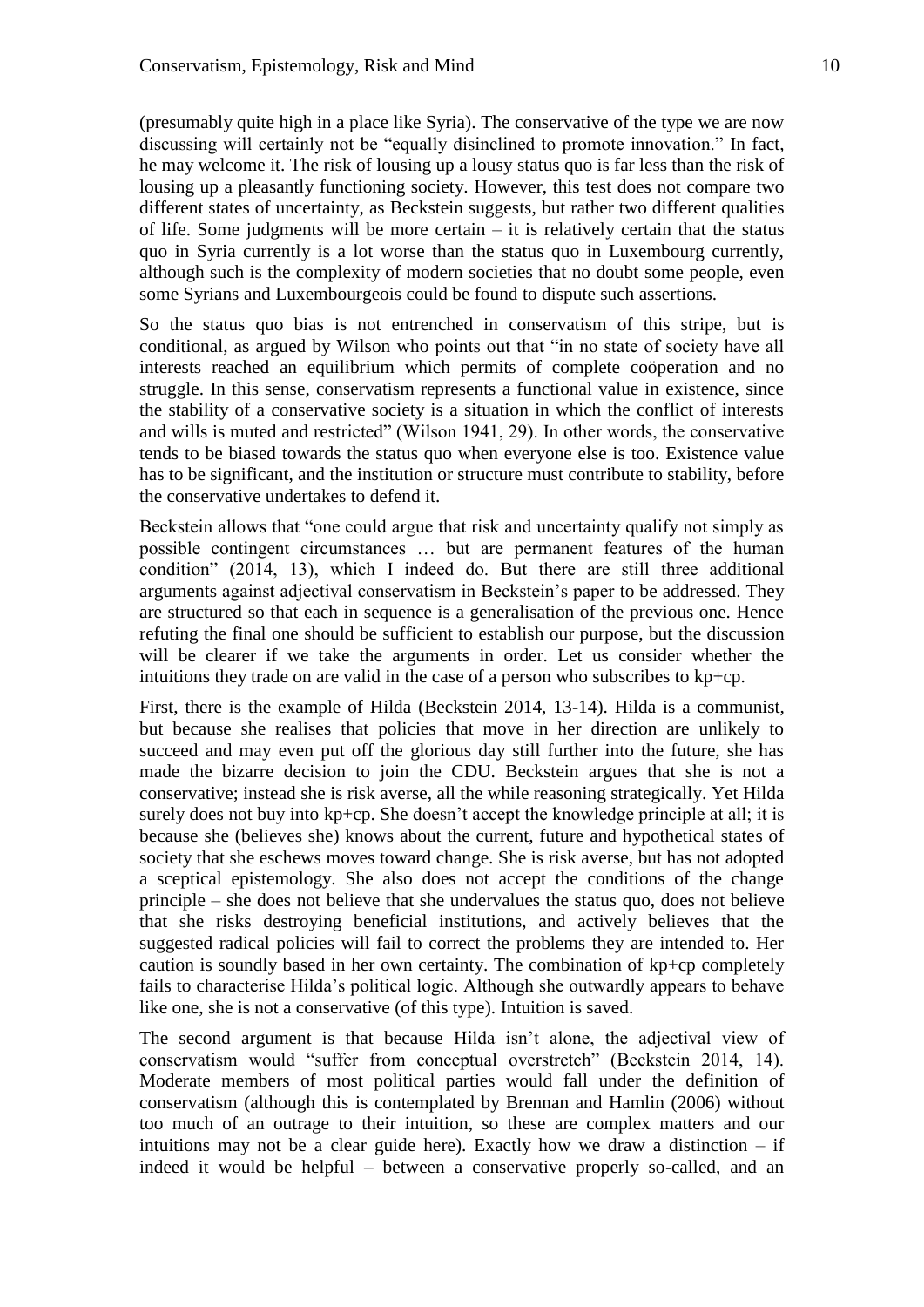adherent of another ideology who happened to reason conservatively is not clear. The knowledge and change principles as I drafted them above are intended to appeal across political divides, or at least to be hard for ideological opponents of conservatism to deny. Beckstein is concerned in his own paper with defining 'true' or 'authentic' conservatives, and his project is intended to draw that distinction as clearly as possible.

It doesn't seem to me outrageous that someone who cleaved to an ends-based ideology might still be called conservative, if he often reasoned in the cautious way set out in kp+cp. His end-based ideologue colleagues might, however, balk at someone who always advised them not to act. Someone who reasoned in this way regularly would have a pretty watery commitment to an idealistic redrawing of society's structures and institutions. He would also believe that his theory about society was highly uncertain (not just that that there was a risk in applying it  $-$  by the knowledge principle, he would have no confidence in the truth of the theory itself). He would believe not just that innovating was a risk, but also, by the change principle, that the current state of society is typically undervalued by political thinkers, including presumably his fellows. He would not believe that his party's proposed policies could be guaranteed to address all the problems that they were intended to, and would be worried about their unintended consequences.

In short, he would not be a very strong ideologue, and his political thought would be highly conservative in character. He might be better characterised as a conservative whose values were congruent with another ideological group – for example, he might hold dear a value such as liberty or equality or the promotion of his nation, but he would clearly have very little confidence in his own ability, or the ability of his comrades, to achieve those ends. To that extent, he would sound very much like Montaigne.

To speak frankly, it seems to me that there is a great deal of self-love and arrogance in judging so highly of your opinions that you are obliged to disturb the public peace in order to establish them, thereby introducing those many unavoidable evils and that horrifying moral corruption which, in matters of great importance, civil wars and political upheavals bring in their wake – introducing them moreover into your own country. Is it not bad husbandry to encourage so many definite and acknowledged vices in order to combat alleged and disputable error? Is any kind of vice more wicked than those which trouble the naturally recognized sense of community? (Montaigne 1991, 135)

Of course, Montaigne's status as a conservative is a matter of dispute, but his publicfacing scepticism is, I would argue, at a bare minimum an important inspiration for conservative thought. The person that Beckstein describes, if he subscribes to kp+cp, would be motivated by thoughts very like those of the sceptical Montaigne, and if the conservative tradition wished to claim Beckstein's hypothetical realo for itself, it would surely have a strong case.

The third argument is that there is an undistributed middle fallacy in play, and that the champion of adjectival conservatism is confusing conservatism with risk aversion, based on their very similar behaviour (Beckstein 2014, 14). However, kp+cp has more content than merely a description of behaviour – it involves a set of attitudes to other ideologies, to the status quo, to theory and data, and so provides enough context to allow the necessary distinctions to be made.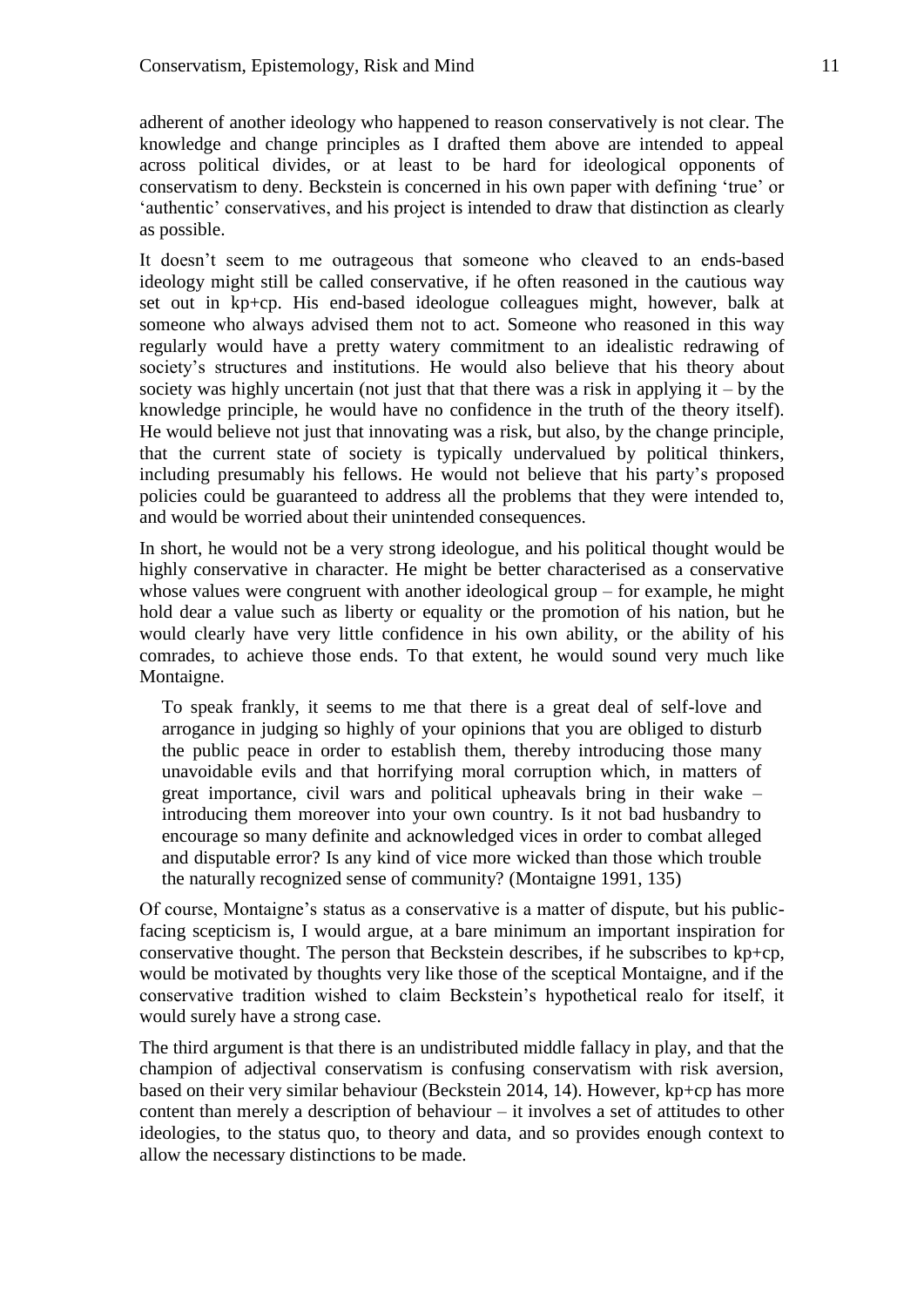This leads us to the question, implicit through this discussion, whether kp+cp is sufficiently focused to count as a version of adjectival conservatism (as opposed to a more complex type of conservatism with adjectival and substantive aspects). My intuition here is that kp+cp is largely epistemological and sceptical, with a few observations about political opponents and the complexity of society thrown in for good measure. It says very little about values, and is as written consistent with someone having green or feminist or liberal values at the heart of their philosophy. So I would assert that kp+cp is an adjectival stance (Beckstein 2014, 8, places it there) which is moreover entirely sufficient for someone to be a conservative properly so called.

### *Is a status quo bias sufficient?*

The conclusion of the above is that a status quo bias is not necessary for someone to be a conservative. Let us now ask the converse question: whether exhibiting a status quo bias is *sufficient* to demonstrate conservatism. Let's take a limiting case where social scientists in a society consider that they have a quantifiable understanding of human value that, if not completely certain, is at least considered by all as good enough for policymaking. Suppose there was an institution which had been in existence for a sufficiently long period of time for a conservative to adopt it as one of his own. Suppose the social scientists determine that the value of the institution is 15 utils per person over the population as a whole, but the conservative, being conservative, argues that it has an extra existence value of 5 utils pp more, hence 20 utils pp. Now an innovator comes along with a design for a potential institution to replace the existing one. The conservative is dubious, but the social scientists determine that the value of this new institution will be 21 utils pp. The conservative, who accepts a status quo bias but holds no distinctively sceptical epistemological position, is now forced to agree that the new institution is OK really, and accepts the replacement of the old one. This is surely most odd, and not terribly conservative in fact or spirit. The status quo bias adds a little friction to the world of innovation, but not necessarily terribly much. It raises the bar, but otherwise acquiesces in the same determinable calculations of costs and benefits as the unconservative rationalists.

This does seem to be implied as a possibility by the specification given in (Brennan  $\&$ Hamlin 2004, 679), where "one possible 'reduced form' of conservatism" has the following normative valuation function:

 $W(X_i) = V(X_i) - a(X_s - X_i)^2$ 

where  $a > 0$ ,  $X_s$  is the status quo,  $X_i$  is an arbitrary social state of which  $V(X_i)$  is its normative value and  $W(X_i)$  is its overall, all-things-considered, value. The subtrahend is always positive, so the greater the difference between the status quo and a possible social state, the greater the amount shaved off the latter's normative value. But if  $V(X_i)$  was provably great enough,  $W(X_i)$  might still prove large enough for the conservative to countenance, and indeed welcome, change.

The point is not that the conservative would accept change – that naturally happens, as all commentators accept. And of course few conservatives would work with such a formulation, as Brennan and Hamlin themselves point out. But what is relevant is that no conservative would even countenance such a position. These numbers, the conservative would say, cannot be filled in. The conservative's bias in favour of the status quo, which he is may accept he has, cannot possibly follow from or be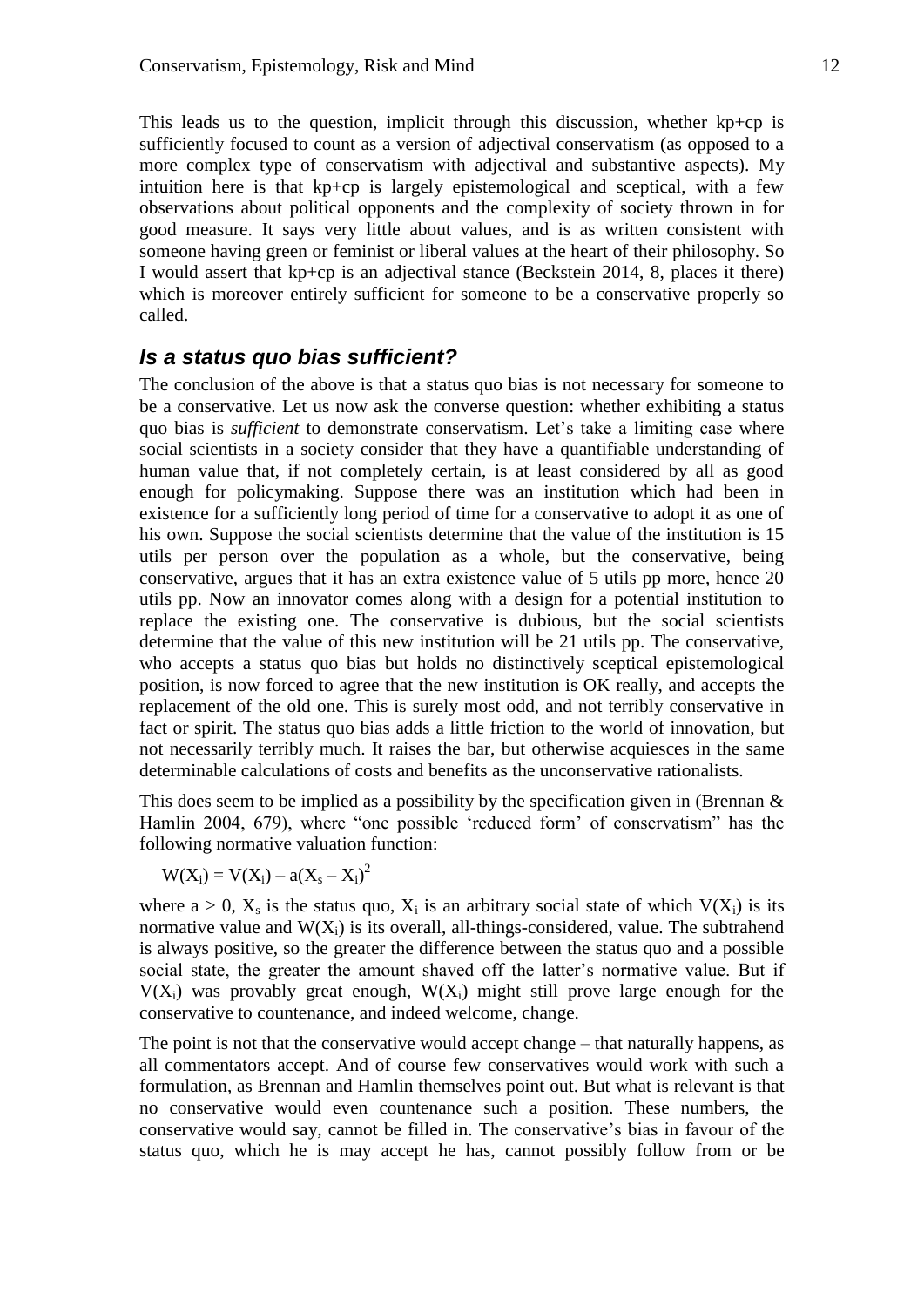described by this kind of reasoning, because the conservative does not and will not reason in this way (implicitly nor explicitly).

In other words, although Brennan and Hamlin are properly aware that their characterisation is not explicit in conservative writings, we can go further and suggest that the outcomes of their characterisation won't happen either. If the conservative happened to behave in such a way as to instantiate this valuation function, then he would find himself on occasion arguing that an innovation should be made because either  $V(X_i)$  was high enough or that  $(X_s - X_i)^2$  was low enough. The status quo bias that the function subtends may feel conservative, but allowing reasoning about these terms into political discourse does not. The square of the differences may possibly be meaningful from a conservative point of view, but conservatism seems doomed if the V function is given any kind of credence as a useful parameter. At a minimum, the suggestion that these two terms might be commensurable and quantifiable (or might behave as if they are in conservative discourse) will put the conservative's conservatism under threat the moment he accepts it as plausible.

Thus this suggestion threatens, not to define, but to undermine the conservative project altogether. Again, there is a lesson from Wilson's work, where he asserts that "conservatism is not necessarily a defense of the *status quo*" (Wilson 1941, 39). His own suggestion, in support of that statement outlines different classes of conservatism in such a way as to provide some support for Brennan and Hamlin's ontology. He argues for:

… the proposition that … there is a primary and a secondary conservatism. The primary or fundamental conservatism is broad in its nature, though it is constantly intermingled with the secondary or non-essential features of change. The conservative may well insist on the principle of private property while not maintaining the present system of the relations of production. … [As an example] the Catholic Church is a defender of private property, though it cannot be said that the Church is a believer in the current system of capitalistic production. (Wilson 1941, 33)

So there are key values or broad structures which the conservative will generally wish to preserve, while making concessions on secondary issues (Wilson 1941, 40). As well as private property, the common law, sound money, freedom of speech and worship, representative democracy, a multicameral Parliament, limited liability and the suppression of *ex post facto* law might count as broad principles of such kind. A conservative (in the United Kingdom) might defend all of these, while accepting (secondary) changes to their implementation, or small measures that are inconsistent with the broad principles yet insufficient to threaten them seriously. Using Wilson's nomenclature, Burke looks like a primary conservative, able to defend the revolutionaries of 1688 and 1776, and to advocate far-reaching changes to Britain's colonial governance during the Warren Hastings trial, because these innovations actually preserved enduring principles that the short-sighted government of the day was undermining. The French Revolution, however, was not an innovation of that character.

In these terms, Brennan and Hamlin's substantive conservative looks like the defender of the status quo against even the secondary changes. Could it be argued against Wilson's own assessment that the primary conservative that he describes is also prone to the status quo bias, and is therefore also a substantive conservative? In that case Wilson's primary conservatives and secondary conservatives are *both* types of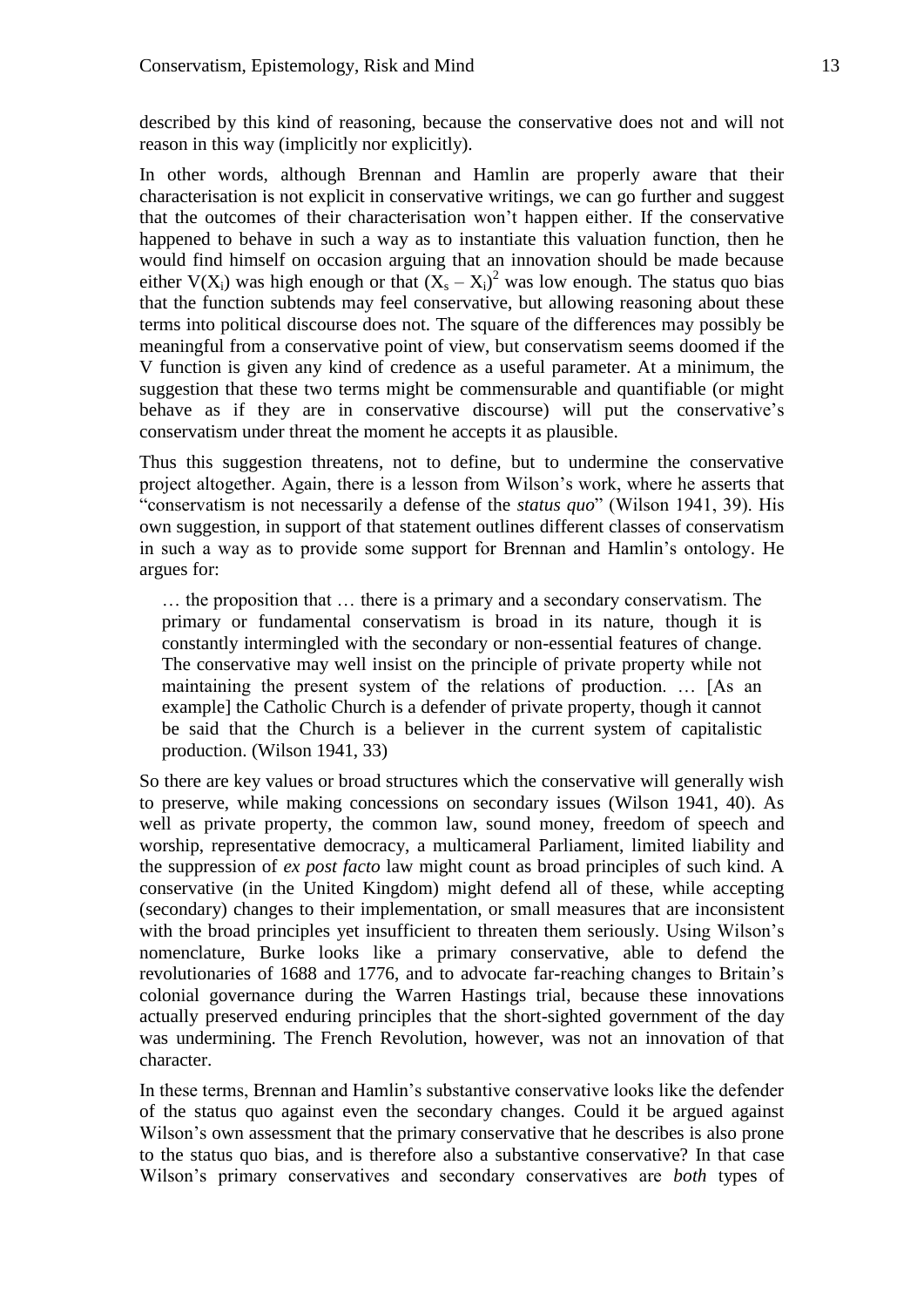substantive conservative, distinguished from each other by the different level of abstraction from which they consider the status quo.

However, as the example of Burke suggests, it seems counterintuitive that the status quo can be properly described at such a high level of abstraction. Only a very unconstrained understanding of the term 'status quo' could lead one to suggest that the Glorious Revolution or the American Revolution left it unchanged. As Wilson argues with respect to inequality:

Conservative emphasis has tended to approve the fact of inequality, but it has also accepted changes in the structure of inequality in any society. If inequality, and its obverse, power, remains a fundamental similarity in historical continuity, there is no argument implied that either X or Y ought to be members of the élite. (Wilson 1941, 31)

In this example, the conservative wishes to preserve inequalities – yet the ordering of wealth and power could change relatively dramatically, thereby upending the status quo, within that rubric.

We should of course be careful of concluding too much from this analysis, based as it is on a tiny sample of writings about conservatism. Yet two thoughts occur which it is hard to dispel. Firstly, the type of substantive conservative described by Brennan and Hamlin, differing in values from his fellows and exhibiting the status quo bias, is a rather narrowly-defined type of person, not typical of conservative thinkers in the tradition. Is a substantive conservative conservative at all? Beckstein argues that the substantive conservative is the only candidate for the 'true' conservative; Brennan and Hamlin don't go that far, but certainly contend that such a figure is conservative. On the other hand, Wilson does not quite assert the opposite, but writes as if conservatism is 'really' primary conservatism, whereas secondary conservatism, which unlike primary conservatism looks very like substantive conservatism, is something else (pig-headedness, perhaps). In terms of kp+cp, substantive conservatism is not conservatism. There is obviously a split here.

Secondly, with the exception of Beckstein, most commentators feel pressed to oppose substantive conservatism (or secondary conservatism) with another type of conservatism that is *not* centred on values unique to the conservative. Of these nonsubstantive conservatisms, adjectival conservatism as expressed by Brennan and Hamlin has a narrow focus, but primary conservatism (Wilson 1941) and kp+cp (O'Hara 2011) are relatively rich in content.

## **Epistemology**

Epistemology is the central vector of content for adjectival conservatism. For example, kp+cp claims that data and theories about society are uncertain and because of this we should be careful how institutions and practices are treated – the orientation is sceptical. Conservative scepticism is not the thoroughgoing Cartesian kind that doubts everything. Rather, the doubt is whether we (either as individuals or as a collective) can be effective in gathering reliable information about the world, and how to act in order to achieve our aims, in the absence of a suitable scaffolding from the world itself. Brennan and Hamlin characterise adjectival conservatism as focusing on "normative risk" (2014, 234, and 2004), but this somewhat underplays the key function of scepticism. In fact, it plays two complementary roles in motivating conservative thinking.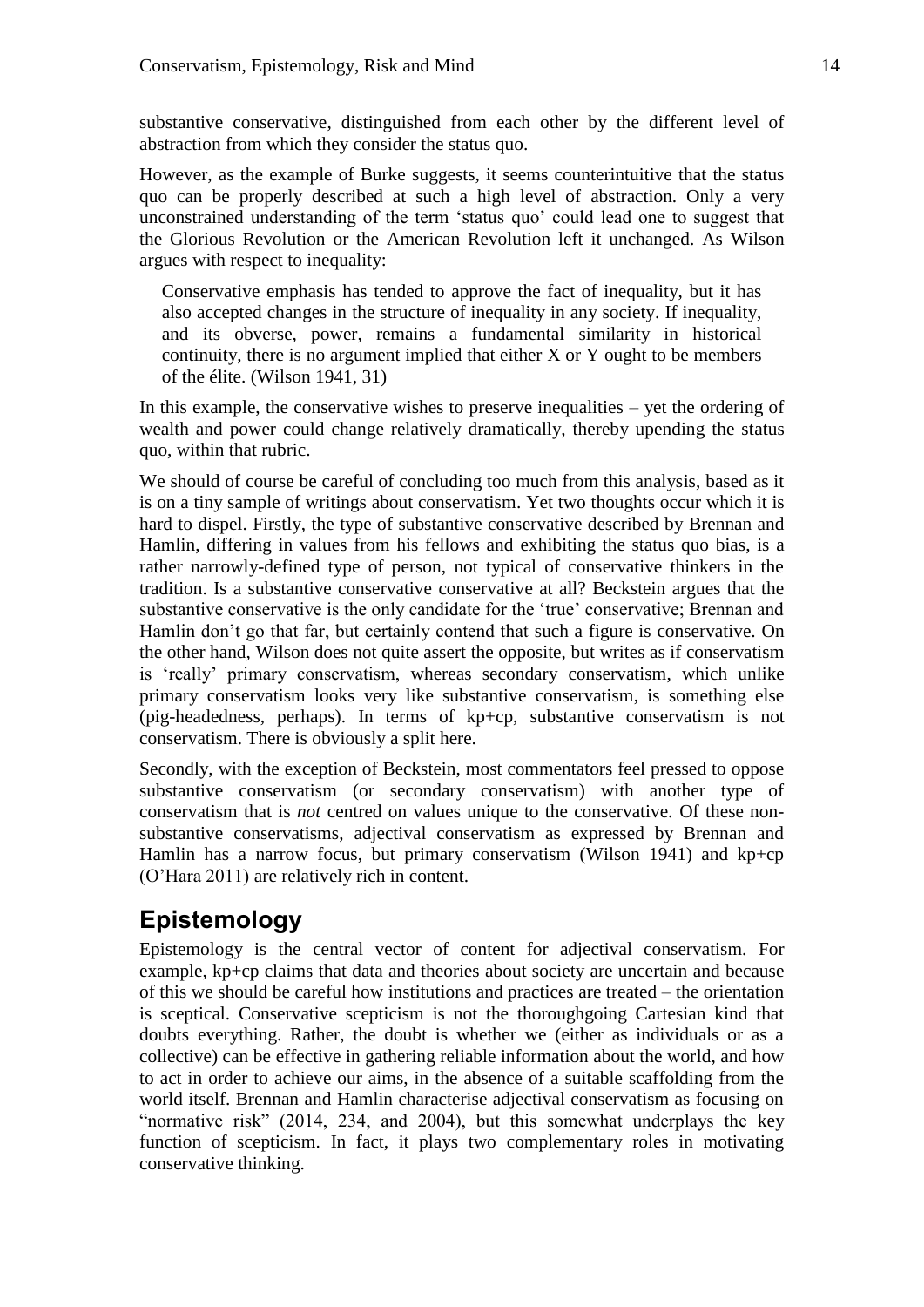One way of putting this to bring out the duality of conservative scepticism is, in the words of Enoch Powell, "the Tory prejudice that, upon the whole, things are wiser than people, that institutions are wiser than their members and that a nation is wiser than those who comprise it at any specific moment" (Powell 1990, 5). This proposition needs to be taken seriously – it is of course a metaphor but is not merely fanciful anthropomorphism. Institutions *do* act as stores of knowledge, experience and expertise and in certain circumstances can be treated quite properly as independent agents (Douglas 1987, Fuller 2002, O'Hara 2002). Although they obviously don't construct themselves, and cannot impose patterns of behaviour on people or communities, they are important in shaping the possibility of effective action in the world, and in retaining the information and, as Powell suggests, wisdom that a culture accumulates. Indeed, when we speak airily of 'accumulated wisdom', we should not ignore the need for a means for the accumulation to take place. Experience, if it is to be learned from, needs to be readily available, and our institutions, traditions and certain other constructs are essential for making that happen.

To say that things are wiser than people works on two levels: it entails attitudes to both collectives and individuals in conservative writings. Many accounts focus on the larger policy role – not only much of the *Reflections* but also well-known pieces such as Oakeshott's 'Rationalism in politics' (1991a), in which the ambitions of rationalist policymakers are attacked. Data is lacking, theory is underdetermined, the risk of top down innovation is too great. Yet there is also a micro-level corollary about the boundedly rational individual and his limited cognitive capacity. The imperfection of humankind has always been a theme of conservative philosophy, yet although most commentators focus on the contention that people are *morally* flawed, conservatives will also emphasise that people are *epistemologically* fallible too, and that this has political consequences.

In this section, I want to fill out the detail of conservative scepticism in more detail, to see how rich a project can be inferred from the bare bones of kp+cp. In the first subsection, I will examine the macro level and consider whether a sceptical policymaker will inevitably be paralysed into inaction. In the next, I will move down to the micro level, and consider what type of psychology is subtended by the adjectival conservative proposal.

### *Epistemology and engagement*

As Oakeshott argued, a conservative-voting person might be quite adventurous – he might simply want government to leave him alone to pursue a radical idea of the good (1991b, 434). For the individual conservative, on Oakeshott's liberal account, the question of whether and how to act is not a political question *per se*. The conservative doesn't agonise about whether to do something exciting, like trek along the Annapurna Circuit. His concerns are that (a) society is stable enough to allow him to pursue his idea of the good, (b) government will not stop him doing it, and (c) if for some reason his pursuit of his idea of the good causes some conflict with other individuals' legitimate pursuits, government will provide some kind of procedure to resolve the issue. The conservative isn't restricted to cultivating his suburban lawn.

However, that doesn't solve the dilemma of the conservative politician. A conservative who conforms to the lugubrious stereotype of the master of inactivity will struggle in today's politics. He will need to persuade a mass media and a Twittersphere that are driven by novelty, innovation and problem-solving – unfortunately, the very things that his ideology is meant to hinder. He will have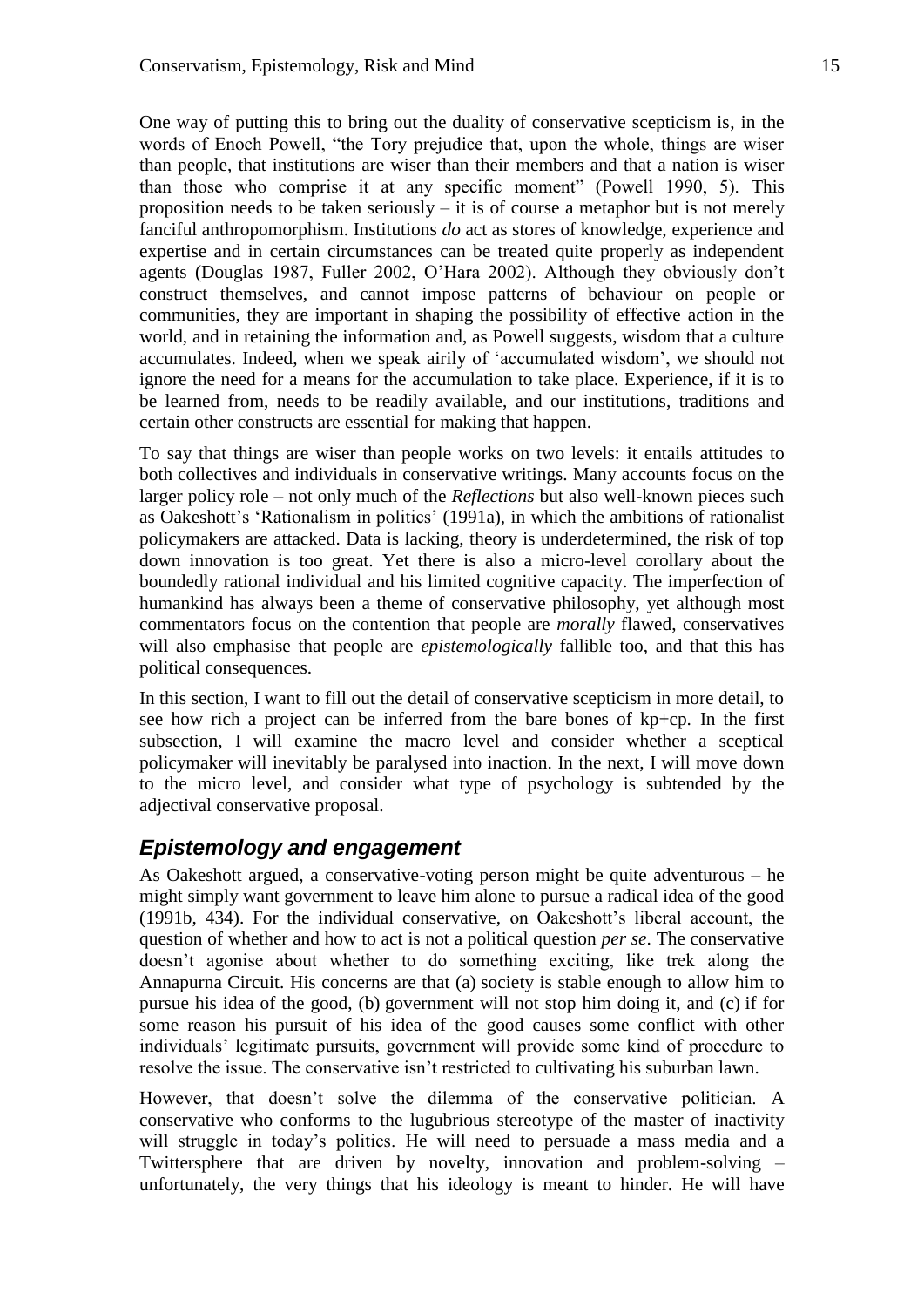problems with negotiation – the classic technique for which is to state an unachievable goal that is anathema to one's interlocutor, and allow oneself to be beaten down until a successful compromise is found. But if the conservative's starting position is epistemological humility, pluralism and compromise, who is going to find him a convincing opponent? Isn't he obviously going to cave in? Maybe a conservative politician properly so-called should simply bow out of the fray, like Lord Derby who "was not at all sure that the Conservative Party should hold office. To do so meant compromising with the process of change, with the risk of being egged on further than one intended by the opposition. In opposition, the party could bolster [Whig/Liberal Prime Minister] Palmerston's natural conservatism" (Charmley 1996, 2). Perhaps predictably, although Derby led the Conservative Party for nearly 22 years, he was Prime Minister for fewer than three (and then reluctantly).

### **Does the conservative politician have to abstain from action?**

Nevertheless, the conservative is not condemned to such unadventurousness. The riskbased approach of kp+cp leaves room for political action. After all, no-one seriously accused Margaret Thatcher of lacking a talent for hard-nosed negotiation. Thatcher was often identified as a radical (correctly so on a number of occasions), but as I argue elsewhere (O'Hara 2013), her philosophy had prominent conservative aspects, at least until 1986 or so when she began to plot a measurably radical course.

Risk-based adjectival conservatism leaves it entirely open for a conservative to demand change, even radical change. When the state of a political unit is extremely dire, then the risk of change will be diminished. "To make us love our country, our country ought to be lovely" (Burke 1968, 172). In the case of Thatcher, it was common ground across the political spectrum that the United Kingdom in the 1970s was "the sick man of Europe", its economic situation was terrible, voters and citizens were fed up with strikes and power cuts, and popular culture was nihilistic and anarchic. Although one conservative wing of the Conservative Party wished to make an accommodation with the trade unions, it was equally conservative to say that the current position was untenable and change was needed.

Certainly, conservatism should not be automatically equated to conflict-aversion. A vital, living tradition that is worth preserving will very probably be an object of discussion, debate and even controversy. Vital traditions "embody continuities of conflict" (MacIntyre 2007, 222). The less controversial is the status quo, the happier the conservative will be (Wilson 1941, 29), but that is not inconsistent with MacIntyre's point that a bit of argument and controversy is a sign that an institution or tradition is an important part of people's lives.

Thatcher's first term included an attempt to get the public finances under control by lowering public spending, reducing the government's involvement in the economy, and to provide a more stable business environment by undermining the legal protections of trade unions. It was the last UK government to emphasise its lack of control of the economy (an epistemological humility that was dropped when her second chancellor Nigel Lawson wished to take credit for the boom of the mid-1980s). All these were attempts to fix identified problems with British politics. Later in her period of office, the innovations for which Thatcher came to be known (e.g. the Big Bang deregulation of the financial sector) were more likely to have theoretical rather than practical backing, and to address no specific problem apart from perceived opportunity costs. If we consider Oakeshott's nostrum that "an innovation which is a response to some specific defect, one designed to redress some specific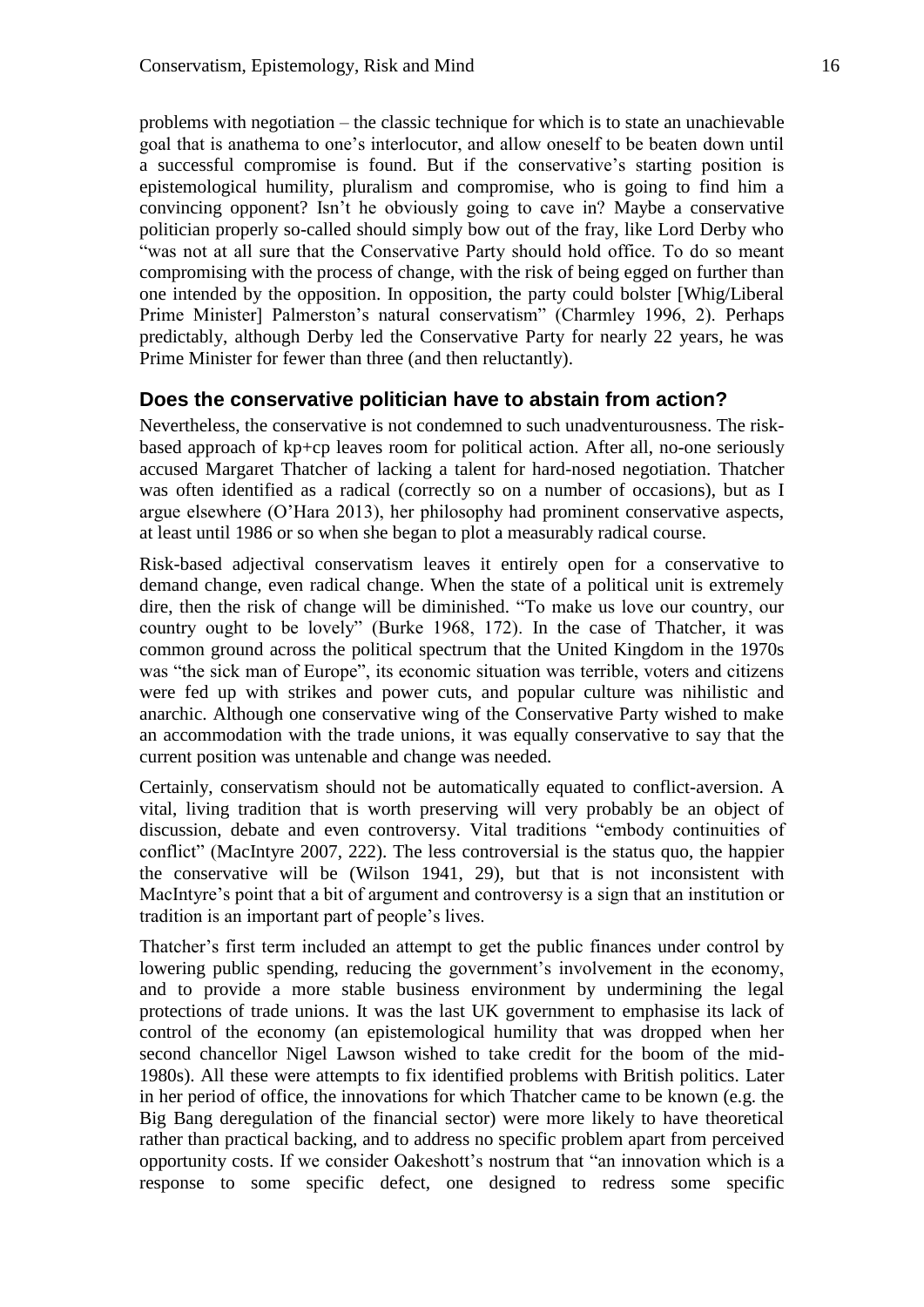disequilibrium, is more desirable than one which springs from a notion of a generally improved condition of human circumstances, and is far more desirable than one generated by a vision of perfection" (Oakeshott 1991b, 412), it seems clear that her first term policymaking meets the condition while the second two terms abandoned it.

So there is no conceptual problem with an activist conservative, even of the milk-andwater adjectival type, as long as he is able to argue that the current situation is rotten enough to justify action. That leaves the problem that his sceptical epistemology will let him down when it comes to deciding *what* action is justified: "the weakness of conservatism appears in not knowing always what are the fundamental propositions supporting its manner of living, and in inability to judge the consequences of political and economic mutation" (Wilson 1941, 29).

#### **What should a conservative politician do?**

In practice, the weakness may not be as glaring as it appears in the abstract. As Freeden points out (1996, 336ff), the conservative's contributions to policy will often be intending to confound the innovator or the rationalist. The conservative is there to protect, and what is under threat is usually evident. The conservative's political discourse will be crafted around the threats he perceives. It is also important to go beyond "the boiling point of the moment" (Wilson 1941, 30). Wilson notes that social change is an interesting indicator of the 'fundamental' institutions and practices the conservative will seek to conserve: "the conservative looks upon similarities and dissimilarities in social change, and the 'fundamental' is practically always the similarity between two periods" (Wilson 1941, 30). Neither of these heuristics is an essential part of conservatism, and would probably fall under Müller's sociological dimension. But between them, Freeden's suggestion to look at what radicals are trying to change, and Wilson's idea that continuities over time will be valorised, can sharpen the conservative's palette of policy options. They also take the sociological dimension away from Müller's focus on interests towards something a little more informative for the student of ideology.

Conservative nostrums, such as pessimism about human nature, help differentiate its predictive task of understanding change from the analogous task for radicals and progressives. The conservative argues that at least some humans will always try to game any new system in creative and unpredictable ways, as they have always done. The only reason we understand how people work around today's systems, and can therefore adapt to those systems' inadequacies, is that the systems are in place and the unpredicted behaviour is there to observe. Indeed, some sociologists have gone so far as to argue that designed systems can *only* work if we leave room for the workarounds (Scott 1999).

The conservative's charge against the radical is that he is handicapped by having to present a system design that he cannot prove will survive the first contact with the enemy. The radical's optimism about human nature works to his disadvantage. The conservative does not need to argue that it is *correct* to be pessimistic about human nature (although many conservatives do – this is a bold claim and not needed to support his point). The weaker claim, that a system that functions successfully *without* requiring an optimistic view of human nature is more likely to function whether or not people behave well, is adequate for the conservative's purpose. The conservative concludes that his own ideas about the future, even if not accurate in detail, are less likely to impose risk on society.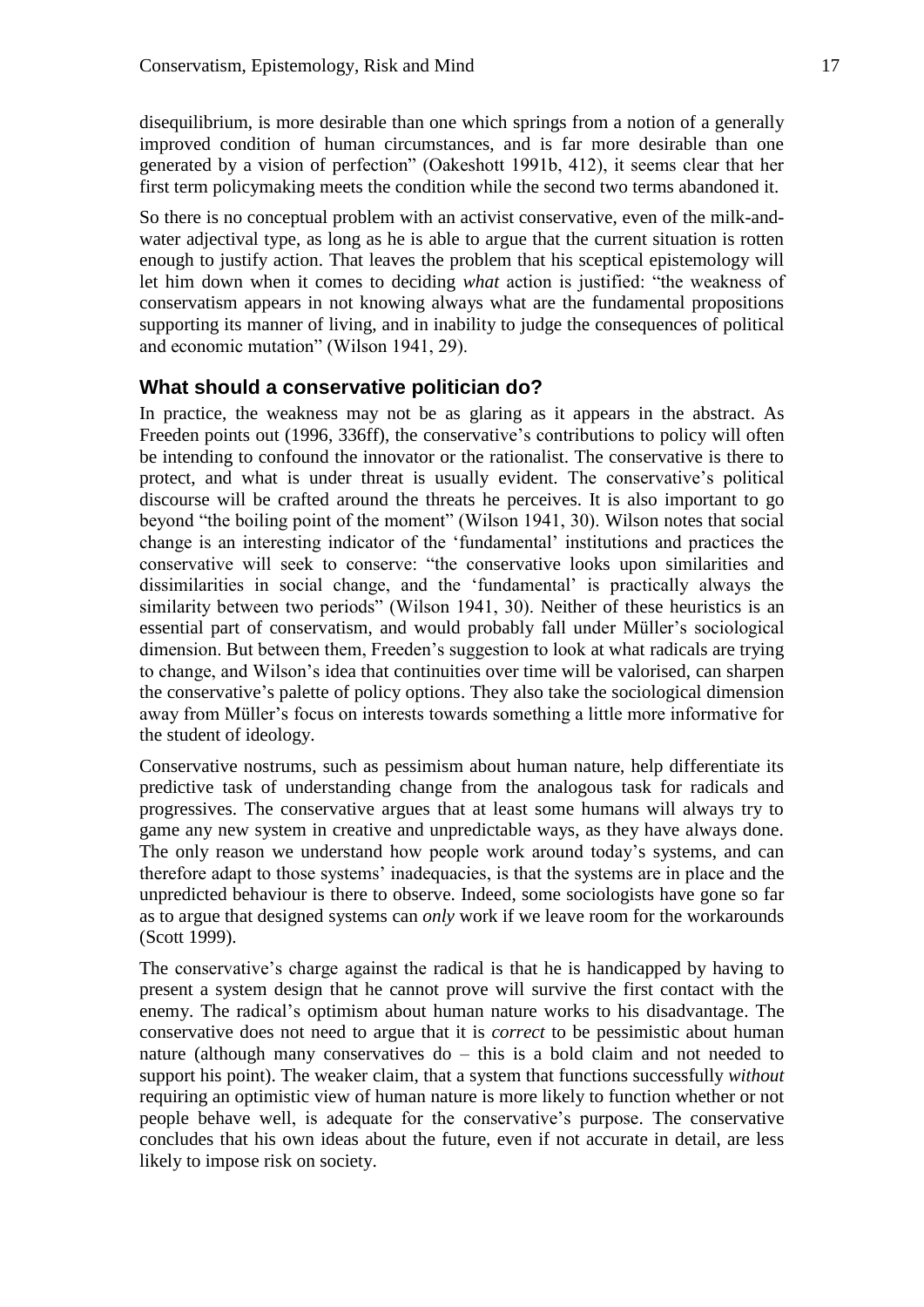### *The situated mind*

Scepticism is important at two levels in conservatism, as noted above. As well as having things to say about high policy, conservatives also maintain that ordinary life is facilitated by a regimen of epistemological humility. If things are wiser than people, it follows that people are less wise than things.

We are afraid to put men to live and trade each on his own private stock of reason; because we suspect that this stock in each man is small, and that the individuals would be better to avail themselves of the general bank and capital of nations, and of ages. … Prejudice is of ready application in the emergency; it previously engages the mind in a steady course of wisdom and virtue, and does not leave the man hesitating in the moment of decision, sceptical, puzzled, and unresolved. Prejudice renders a man's virtue his habit; and not a series of unconnected acts. Through just prejudice, his duty becomes a part of his nature. (Burke 1968, 183)

#### **The psychology of epistemological weakness**

This epistemological frailty has been amply confirmed by generations of psychologists and social scientists (Evans & Frankish 2009, Kahneman 2011). Kahneman draws a distinction between two epistemological pathways within the human psyche, which he calls System 1 and System 2. System 1 is a set of evolved responses to the immediate needs of a body in a potentially hostile environment, while System 2 is a set of rationalising methods for coming to a reflective, reason-based view. System 1 is an automatic, speedy decision-making process which has little sense of voluntary control, deals in associativity, neglects ambiguity, suppresses doubt, generates limited and basic assessments of the current environment, focuses on existing evidence (ignoring the possibility of absent evidence), gives unduly high weight to low probabilities, and is biased to confirm rather than to challenge hypotheses (Kahneman 2011, 105). These are characteristic of decision-making where time is short, the stakes are not high, or we are otherwise unreflective about our own cognitive behaviour.

System 2 can correct these biases, but it imposes a surprisingly heavy cognitive and physical load when it operates (Kahneman 1973, Gevins et al 1997, Vergauwe et al 2010, Kool et al 2010). Broadly speaking – given the giant gap between  $18<sup>th</sup>$  and  $21<sup>st</sup>$ century understanding of the mind, we can only speak broadly – Burke's instincts on humankind's intellectual limitations were sound. We need systems "of ready application in the emergency." His description in this part of the *Reflections* is little to do with high policy, and everything to do with the actions and decisions of the individual. The institutions and traditions of a society or culture provide the individual with resources to spread the cognitive load of choice and decision-making.

System 1 economises on the cognitive load. In a sense, Burke describes a proto-System 3 where the load is not reduced, but shared across a society's members (past, present and future). In the individualistic methodology of experimental psychology, this would be described as a series of social decisions to engineer the environment in such a way that System 1 becomes more reliable. Yet as those social engineering decisions are generally unconscious, and are often emergent from a series of behaviours collected and aggregated at scale, there is a powerful temptation, which I propose not to resist, to use the metaphor of a System 3 that is not based solely in the individual's mind, although the individual remains the locus of decision-making.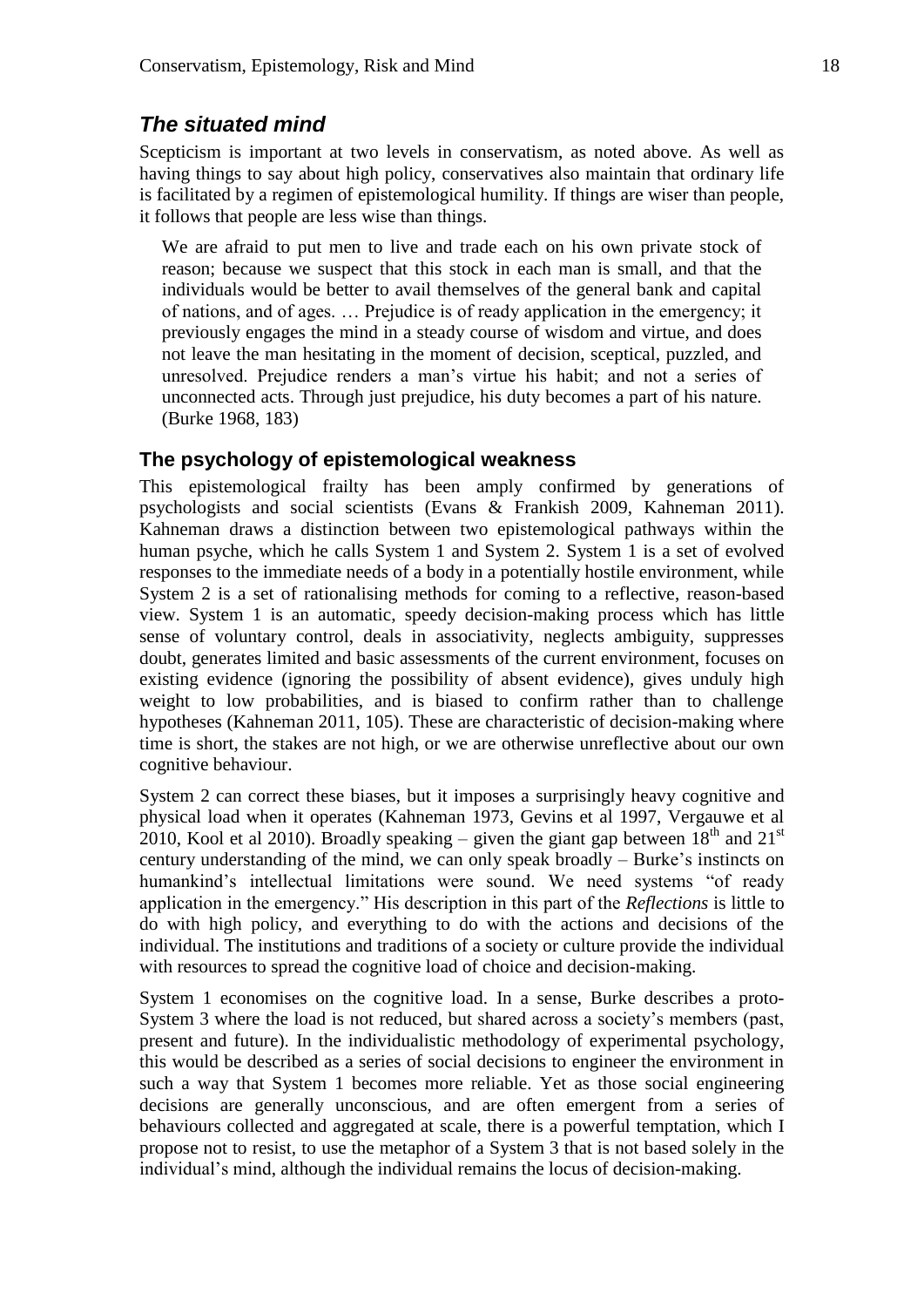Indeed, the temptation is strengthened when we consider that, at least sometimes, System 2, the reasoning part of the mind, is outperformed by an aggregation of instant System 1 decisions of a group of people. The micro and the macro can come together in the conservative tradition when a low opinion of expertise produces a respect for the wisdom of crowds. The practical wisdom and native wit of the common man, supported by stable and familiar institutions, can correct the ideas of experts. "In my course I have known, and … have co-operated with great men; and I have never yet seen any plan which has not been mended by the observations of those who were much inferior in understanding to the person who took the lead in the business" (Burke 1968, 281). The mechanism that brings the observations of those "much inferior in understanding" to bear is what I am calling System 3. In more recent times, the Internet has proved an enticing aggregation mechanism for conservative sceptics about government (Carswell 2012).

### **The various bases of cognition**

System 3, then, is the "general bank and capital" of reason, and people who are properly connected to System 3 – in other words, people familiar with the society and its assumptions – can socialise their reasoning about moral and other matters. Such familiarity will vary from person to person; some people are highly attached to and embedded in their societies, while others are more cosmopolitan and have a weaker but still significant connection with a range of societies. Some people are marginalised – immigrants, say, or convicted criminals – and their connections and support networks are concomitantly weaker. Different people function differently in different strata of society – the manual labourer might stereotypically function better in the local pub than the senior common room, while the don's functioning will have the opposite pattern. Sometimes an environment is consciously altered to make some people feel less at home there, and others more so – for example, the institutions surrounding football spectatorship were deliberately engineered ('gentrified') in the UK after a wave of hooliganism in the 1970s and 1980s to make it a more familyfriendly, middle class pursuit. All such changes alter people's System 3 cognition, for better or worse.

This thought takes seriously the words of the change principle that individuals and social institutions co-constitute each other, and brings us onto the close link between conservatism and the philosophy of situated cognition, the idea that cognition cannot properly be understood without regard to (aspects of) the context. Burke argued that cognition depends, to a certain extent, on traditions and institutions (see also Douglas 1987), and the socialisation of identity, cognition, reasoning and rationality is an important aspect of his philosophy. In a similar vein, (Marsh 2012) argues that the commonalities between Oakeshott and Hayek can be found in a shared commitment to situated or socialised mind, which (i) retains the individual as the locus of cognition while socialising its content, and (ii) justifies their epistemic scepticism.

Other types of situatedness have been theorised by philosophers, psychologists, sociologists and computer scientists (in general, these thinkers do not have specifically conservative agendas). As well as Burke's ideas, it has also been suggested that understanding cognition requires essential reference to:

- Its embodiment in a physical form (Huxley 1950, Brooks 1991, Niedenthal 2007).
- The engineered, built and managed environment (Clark 1997).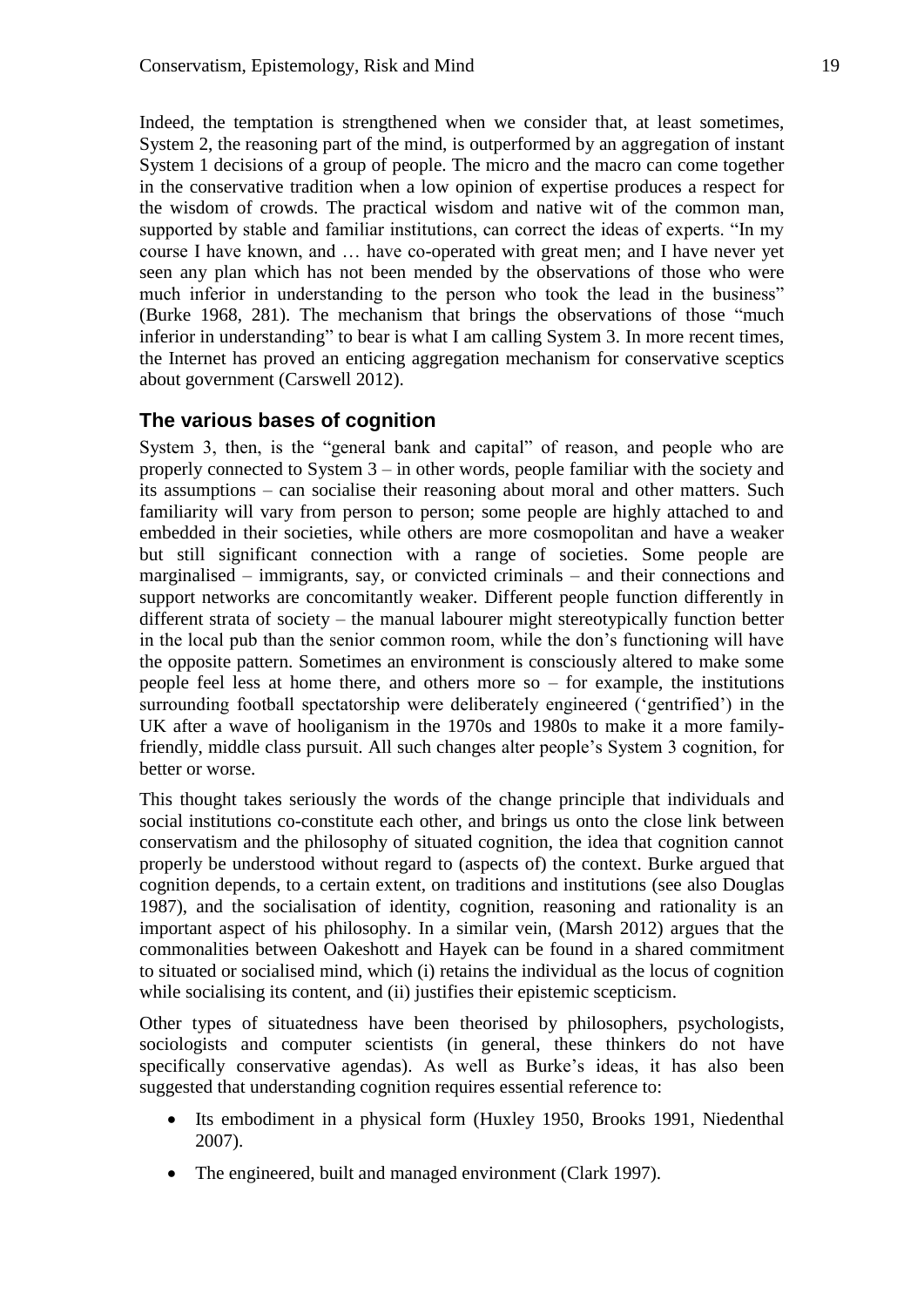- The sociolinguistic environment, or the language games we play (Wittgenstein 1953).
- The current state of scientific understanding (Putnam 1975).
- The information that is generated about us and which is used to determine our choices (Floridi 2011).
- Our social networks, offline and online (Somers 1994, Stryker & Burke 2000, Spears et al 2007, Ellison 2013).
- The online environment generally (Carr 2010, Smart 2014).

I have not considered any of the other seven types of situated cognition argument listed above in any detail, and this paper does not depend on resolving the relevant debates. My points are simply that (a) as well as Burke, a number of thinkers with no political agenda have gone down the route of describing mind in terms of its relations with context or environment, and (b) these types of situated cognition are neither dependent on each other nor mutually exclusive, so one can pick and choose according to taste. Ultimately, they will all support a type of conservatism (with the possible exception of the embodiment argument), although of course each will motivate the preservation of a different aspect of the environment or context. It may be that the particular types of situated cognition that the conservative affirms constitute further empirical facts held by him, marking him down, in Brennan and Hamlin's terms, as a practical conservative.

To summarise, then, epistemological scepticism bears on conservatism at two separate levels. First of all at the high level, the conservative policymaker doubts the ability of rationalists to determine their policies' impact on a society (Oakeshott 1991a). The risk the conservative detects is that important and valuable institutions will be damaged and unable to perform their (perhaps unnoticed) societal functions in the future.

Secondly, at the lower level, citizens' behaviour and understanding of the world are inextricably tied to their social, cultural and institutional context. Their System 1 thinking can be augmented by effective System 3 heuristics which exploit deep, intuitive and unconscious knowledge of (and confidence in) their embedding society. Change that society too radically, and people will be forced to fall back on flawed System 1 thinking, or to reason slowly and laboriously using System 2. They will therefore make poor decisions, morally and otherwise, for themselves and society.

### **An ethical dimension emerges**

The spectre raised by change and innovation is not simply the introduction of flawed decision-making, but that potential violence might be done to a person's identity. As Oakeshott has it, "change is a threat to identity … [b]ut a man's identity (or that of a community) is nothing more than an unbroken rehearsal of contingencies, each at the mercy of circumstances and each significant in proportion to its familiarity" (Oakeshott 1991b, 410).

Tracing scepticism through to a view of situated cognition, an ethical argument for conservatism emerges alongside the practical ones. It is this: if people's identities, and the contents of their thoughts, attitudes and beliefs are at least partially formed by their relationship with their social, physical or informational environment, and if we are concerned to protect their autonomy, then policymakers ought to try to ensure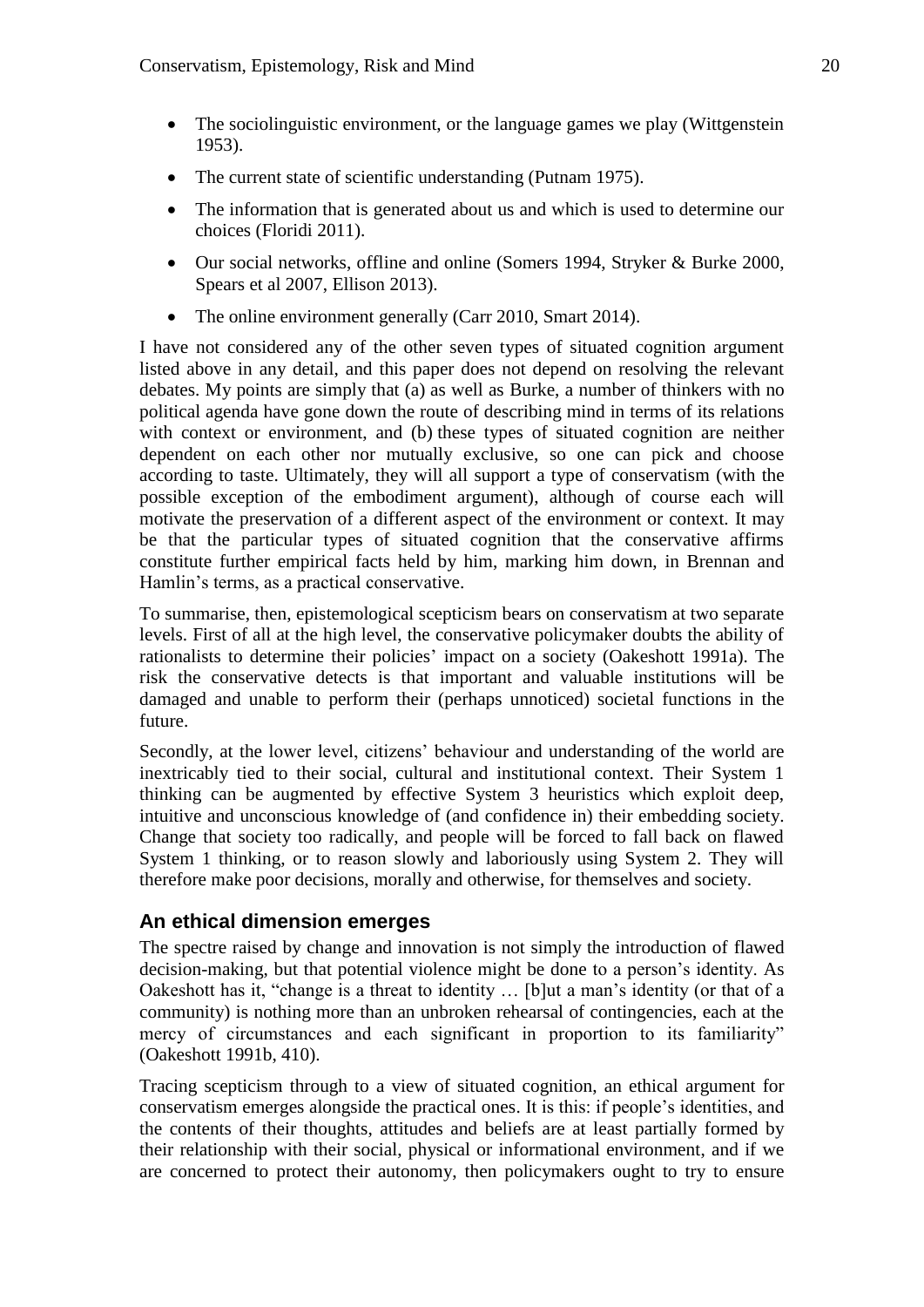continuity of the relevant aspect of the environment, and to take the risk of change seriously. The change principle above includes a statement about the risks to beneficial institutions and norms, and under this rubric must come the potential for identity formation, support for preference formation and the socialisation of individuals within a society. The benefits of institutions and norms are not just felt at the policy level; they are also important psychologically. Because they are psychological benefits, they demand an ethics of protection, and so via what may sound like a practical set of nostrums like kp+cp comes the ethical and moral force of conservatism.

But note that this doesn't purport to be a derivation of an ought from an is; it doesn't ground ethical principles in epistemology. As well as the sceptical epistemological premise, an ethical premise (that we should be concerned to protect the autonomy of citizens) is also in evidence. Given that ethical principle, the sceptic can show the ethical value of conservatism.

In this section I have been putting some flesh on the bare bones of the adjectival conservative. If we are now talking of values, is there a danger that such a conservative is inevitably going to be a substantive conservative too, thereby helping confirm Beckstein's point that true conservatism is substantive? The derived ethical principle may look like the part of Cohen's account of the status quo bias, that things are valuable in virtue of their relations with existing people (2011). However, this is only part of Cohen's account, and the ethical dimension I describe here is derivative from ideas stemming from the epistemological analysis, rather than being an independent axiom. Hence this ethical dimension doesn't show the adjectival conservatism we have been fleshing out to be a type of substantive conservatism as well. All the values it contains are likely to be shared by non-conservatives.

# **Conclusion**

I appreciate that the foregoing only scratches the surface of this somewhat deep topic. My aim has been twofold. First of all, I have tried either to defend the idea of adjectival conservatism as an authentic form of conservatism, or, failing that, to demonstrate that epistemological considerations are vital for any kind of sensible conservatism, by presenting the kp+cp conception of conservatism. I am not sure I have achieved either of these. I am genuinely uncertain as to whether kp+cp is *solely* a species of adjectival conservatism, or whether it is an amalgam of adjectival, substantive and practical conservatism, but it certainly is a species of adjectival conservatism. Hence, if my arguments have hit the mark, then at a minimum I would claim a place in the conservative pantheon for us adjectivalists. At a maximum, I would throw out all non-adjectivalists.

Secondly, I have also tried to demonstrate that this kind of conservatism is not a "decaffeinated construct", as the kp+cp amalgam was once dismissed (Economist 2011). Granted, the conservative who adopts the kp+cp scheme would do less than many governments now do. This is not necessarily a bad thing. When (O'Hara 2011) appeared, many reviewers remarked that, in the words of one, "the [British government's current and supposedly successful] intervention in Libya would not have passed muster" (Ford 2011). The aftermath of that intervention shows conservatism's longer and more pessimistic view might perhaps have been a more accurate and sensible one. Other views in the book that were strongly contested upon publication included a complaint about politicians' love for *grands projets* – we now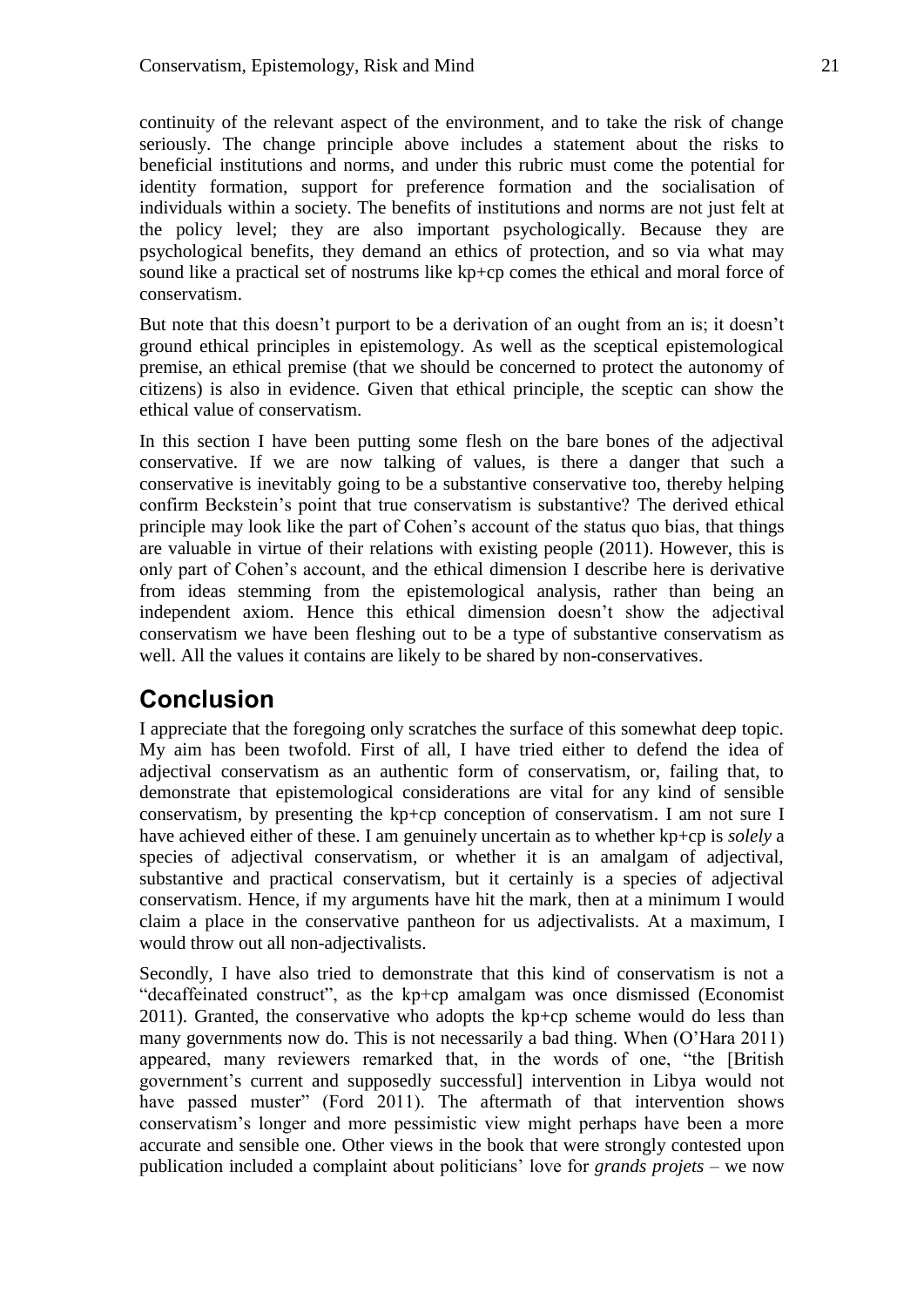see that the British government is determined to push forward with the HS2 high speed rail project, despite the lack of evidence in its favour – and a warning not to try to reform the National Health Service, an undertaking now recognised by senior Tories as their "worst mistake" (Iacobucci 2014). So in defence of (O'Hara 2011) I would suggest that caffeinated politics have an unfortunate tendency to keep one up all night.

Apologies for the self-justification, which I realise is inappropriate for an academic paper, but I have wanted to get that off my chest for three years. However, the main thing I wished to add in conclusion was that despite all that, epistemological scepticism is not a bar to effective political action, and that at least some of Margaret Thatcher's actions are evidence of that. I also argued that despite the epistemological focus of scepticism, when we follow through its dual role in conservative ideology, some ideas in social psychology amounting to a theory of mind are also suggested. Hence adjectival conservatism is not empty of entailments, and it is an essential component of any rich conservative account of the world.

# **References**

Ulrich Beck (2009). *World At Risk*, Cambridge: Polity Press.

Martin Beckstein (2014). 'What does it take to be a true conservative?' *Global Discourse*, 4.

Geoffrey Brennan & Alan Hamlin (2004). 'Analytic conservatism', *British Journal of Political Science*, 34, 675-691.

Geoffrey Brennan & Alan Hamlin (2006). 'Conservatism, idealism and cardinality', *Analysis*, 66(4), 286-295.

Geoffrey Brennan & Alan Hamlin (2014). 'Comprehending conservatism: frameworks and analysis', *Journal of Political Ideologies*, 19(2), 227-239.

Rodney A. Brooks (1991). 'How to build complete creatures rather than isolated cognitive simulators', in Kurt VanLehn (ed.), *Architectures For Intelligence*, Hillsdale N.J.: Lawrence Erlbaum Associates, 225-239.

Edmund Burke (1887). 'Remarks on the policy of the allies with respect to France', in *The Works of the Right Honourable Edmund Burke, Volume the Fourth*, London: John C. Nimmo, 403-482.

Edmund Burke (1968). *Reflections on the Revolution in France*, Harmondsworth: Penguin.

Nicholas Carr (2010). *The Shallows: How the Internet is Changing the Way We Think, Read and Remember*, London: Atlantic Books.

Douglas Carswell (2012). *The End of Politics: and the Birth of iDemocracy*, London: Biteback.

John Charmley (1996). *A History of Conservative Politics 1900-1996*, Basingstoke: Macmillan.

David Christensen (1994). 'Conservatism in epistemology', *Noûs*, 28(1), 69-89.

Andy Clark (1997). *Being There: Putting Brain, Body and World Together Again*, Cambridge MA: M.I.T. Press.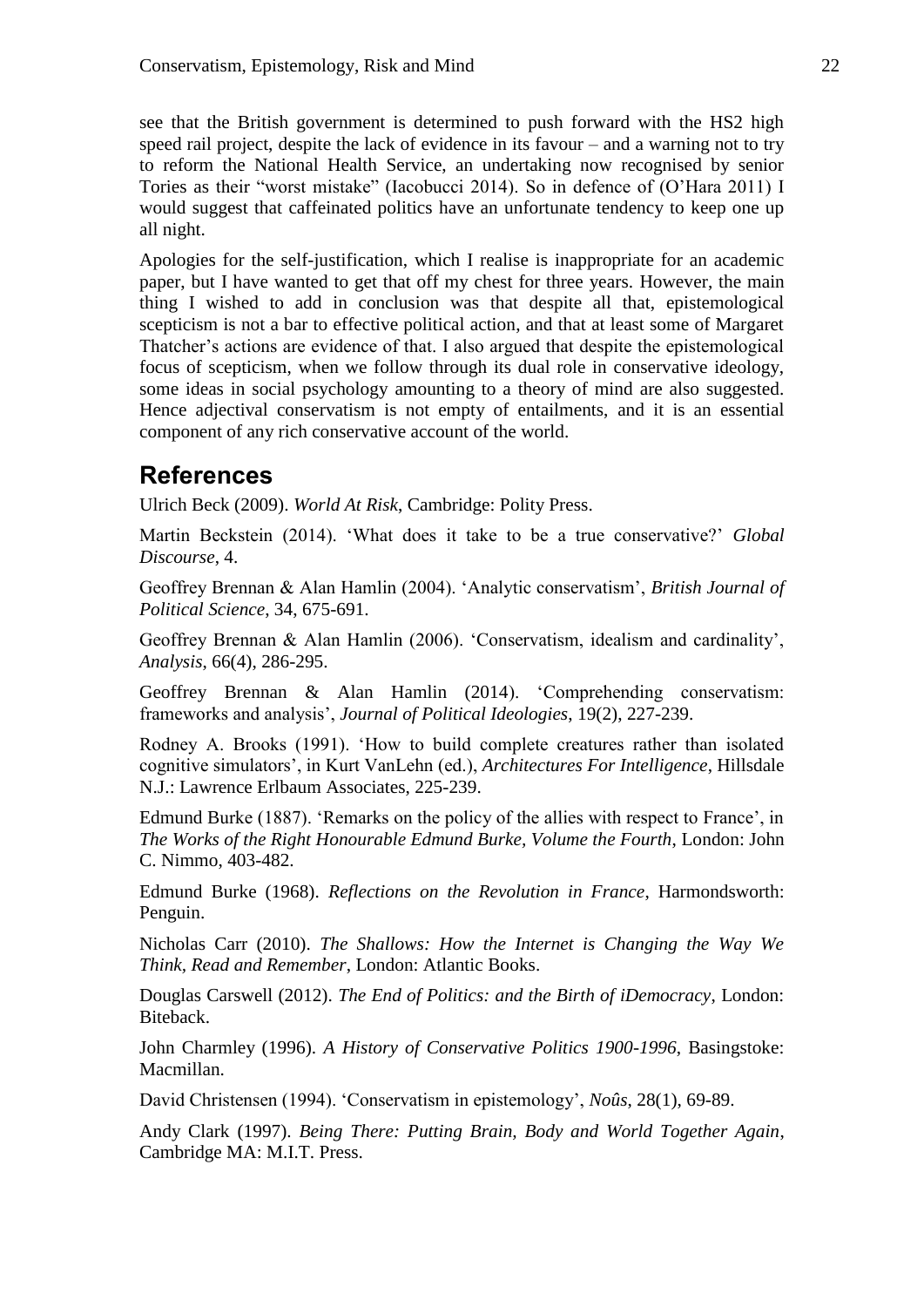G.A. Cohen (2011). 'Rescuing conservatism: a defence of existing value', in R. Jay Wallace, Rahul Kumar & Samuel Freeman (eds.), *Reasons and Recognition: Essays in the Philosophy of T.M. Scanlon*, New York: Oxford University Press, 203-230.

Joseph Conrad (1912). *A Personal Record: Some Reminiscences*, London: Doubleday, Page & Co.

Mary Douglas (1987). *How Institutions Think*, London: Routledge & Kegan Paul.

Robert Eccleshall (2003). 'Conservatism', in Robert Eccleshall, Alan Finlayson, Vincent Geoghegan, Michael Kenny, Moya Lloyd, Iain MacKenzie & Rick Wilford (eds.), *Political Ideologies: An Introduction*, 3rd edition, London: Routledge, 47-72.

The Economist (2011). 'King of the c's', *The Economist*, 9<sup>th</sup> Jun, 2011.

Nicole Ellison (2013). *Future Identities: Changing Identities in the UK – the Next 10 Years*, London: Government Office for Science, [https://www.gov.uk/government/uploads/system/uploads/attachment\\_data/file/275752](https://www.gov.uk/government/uploads/system/uploads/attachment_data/file/275752/13-505-social-media-and-identity.pdf) [/13-505-social-media-and-identity.pdf.](https://www.gov.uk/government/uploads/system/uploads/attachment_data/file/275752/13-505-social-media-and-identity.pdf)

Jonathan St. B.T. Evans & Keith Frankish (eds.) (2009). *In Two Minds: Dual Processes and Beyond*, New York: Oxford University Press.

Luciano Floridi (2011). 'The informational nature of personal identity', *Minds and Machines*, 21(4), 549-566.

Jonathan Ford (2011). 'Conservatism', *Financial Times*, 18<sup>th</sup> Jun, 2011.

Michael Freeden (1996). *Ideologies and Political Theory: A Conceptual Approach*, Oxford: Oxford University Press.

Steve Fuller (2002). *Knowledge Management Foundations*, London: Butterworth-Heinemann.

A. Gevins, M.E. Smith, L. McEvoy & D. Yu (1997). 'High-resolution EEG mapping of cortical activation relating to working memory: effects of task difficulty, type of processing and practice', *Cerebral Cortex*, 7(4), 374-385.

Ted Honderich (2005). *Conservatism: Burke, Nozick, Bush, Blair?* London: Pluto Press.

Samuel P. Huntington (1957). 'Conservatism as an ideology', *American Political Science Review*, 51, 244-268.

Aldous Huxley (1950). 'Variations on a philosopher', in *Themes and Variations*, London: Chatto & Windus, 1-152.

Gareth Iacobucci (2014). 'Senior Tories admit NHS reorganisation was worst mistake since being in government', *British Medical Journal*, 349, doi: [http://dx.doi.org/10.1136/bmj.g6221.](http://dx.doi.org/10.1136/bmj.g6221)

Daniel Kahneman (1973). *Attention and Effort*, Englewood Cliffs: Prentice-Hall.

Daniel Kahneman (2011). *Thinking, Fast and Slow*, London: Allen Lane.

Anthony King & Ivor Crewe (2013). *The Blunders of Our Governments*, Oxford: Oneworld.

W. Kool, J.T. McGuire, Z.B. Rosen & M.M. Botvinick (2010). 'Decision making and the avoidance of cognitive demand', *Journal of Experimental Psychology – General*, 139(4), 665-682.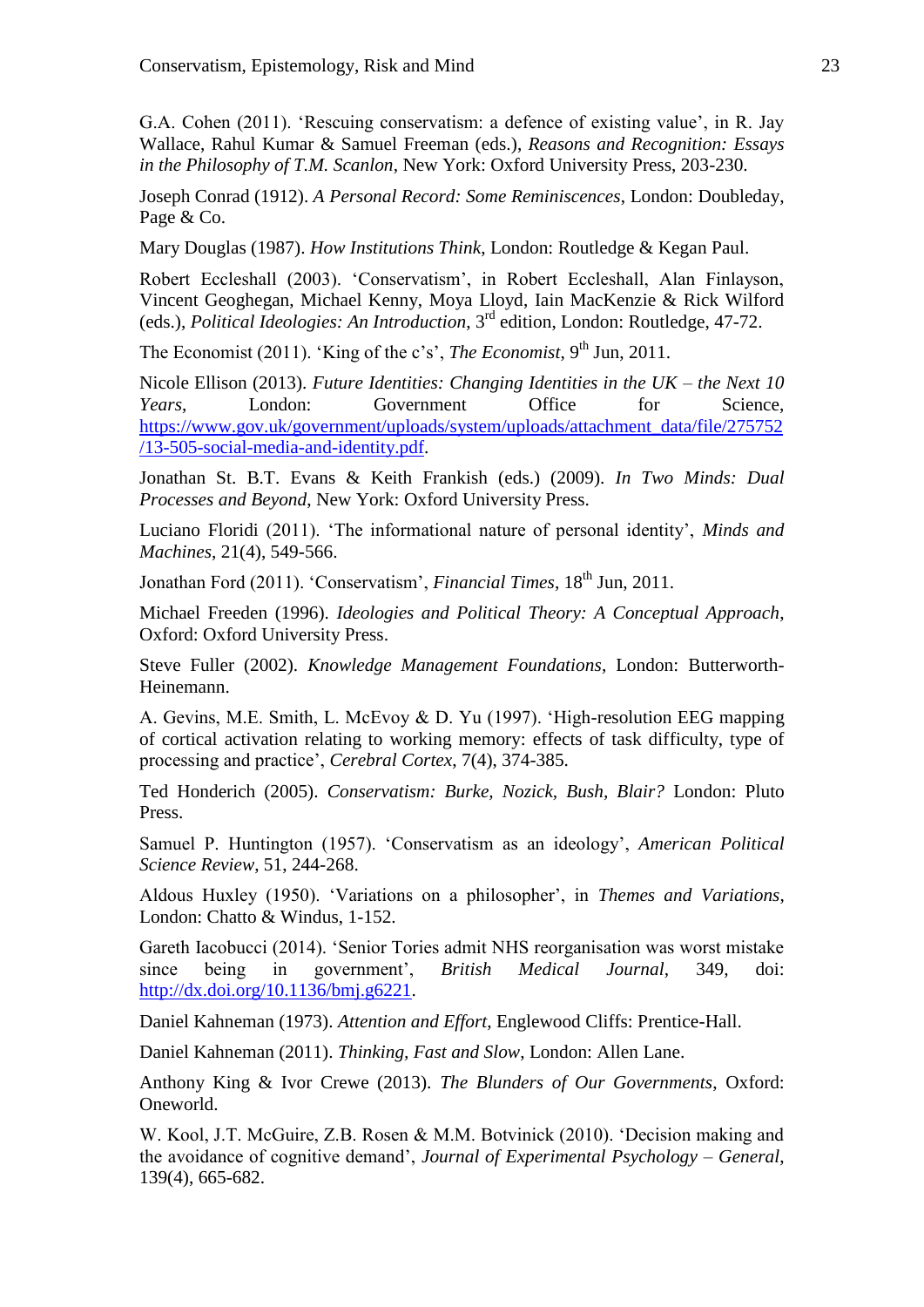Alisdair MacIntyre (2007). *After Virtue*, 3rd edition, Notre Dame: University of Notre Dame Press.

Leslie Marsh (2012). 'Oakeshott and Hayek: situating the mind', in Paul Franco & Leslie Marsh (eds.), *A Companion to Michael Oakeshott*, Pennsylvania: Pennsylvania State University Press, 248-267.

Michel Eyquem de Montaigne (1991). 'On habit, and on never easily changing a traditional law', in M.A. Screech (ed.), *Complete Essays*, Harmondsworth: Penguin, 122-139.

Jan-Werner Müller (2006). 'Comprehending conservatism: a new framework for analysis', *Journal of Political Ideologies*, 11(3), 359-365.

Paula M. Niedenthal (2007). 'Embodying emotion', *Science*, 316, 1002-1005.

Michael Oakeshott (1975). *On Human Conduct*, Oxford: Oxford University Press.

Michael Oakeshott (1991a). 'Rationalism in politics', in *Rationalism in Politics and Other Essays*, Indianapolis: Liberty Fund, 5-42.

Michael Oakeshott (1991b). 'On being conservative', in *Rationalism in Politics and Other Essays*, Indianapolis: Liberty Fund, 407-437.

Kieron O'Hara (2002). *Plato and the Internet*, Duxford: Icon Books.

Kieron O'Hara (2005). *After Blair: Conservatism Beyond Thatcher*, Duxford: Icon Books.

Kieron O'Hara (2007). *After Blair: David Cameron and the Conservative Tradition*, Duxford: Icon Books.

Kieron O'Hara (2011). *Conservatism*, London: Reaktion.

Kieron O'Hara (2013). 'The conservative dialectic of Margaret Thatcher's first term', in Bradley W. Hart & Richard Carr (eds.), *The Foundations of the British Conservative Party*, London: Continuum, 39-61.

Anthony O'Hear (1998). 'Conservatism', in Edward Craig (ed.), *Routledge Encyclopedia of Philosophy*, London: Routledge.

J. Enoch Powell (1990). 'Theory and practice', in G.M.K. Hunt (ed.), *Philosophy and Politics*, Cambridge: Cambridge University Press, 1-9.

Hilary Putnam (1975). 'The meaning of "meaning"', in *Mind, Language and Reality: Philosophical Papers Volume 2*, Cambridge: Cambridge University Press, 215-271.

Willard Van Orman Quine (1980). 'Two dogmas of empiricism', in *From a Logical Point of View*, 2<sup>nd</sup> edition revised, Cambridge, MA: Harvard University Press, 20-46.

Willard Van Orman Quine & J.S. Ullian (1978). *The Web of Belief*, 2<sup>nd</sup> edition, New York: Random House.

James C. Scott (1999). 'Geographies of trust, geographies of hierarchy', in Mark E. Warren (ed.), *Democracy and Trust*, Cambridge: Cambridge University Press, 273- 289.

Lawrence Sklar (1975). 'Methodological conservatism', *The Philosophical Review*, 84(3), 374-400.